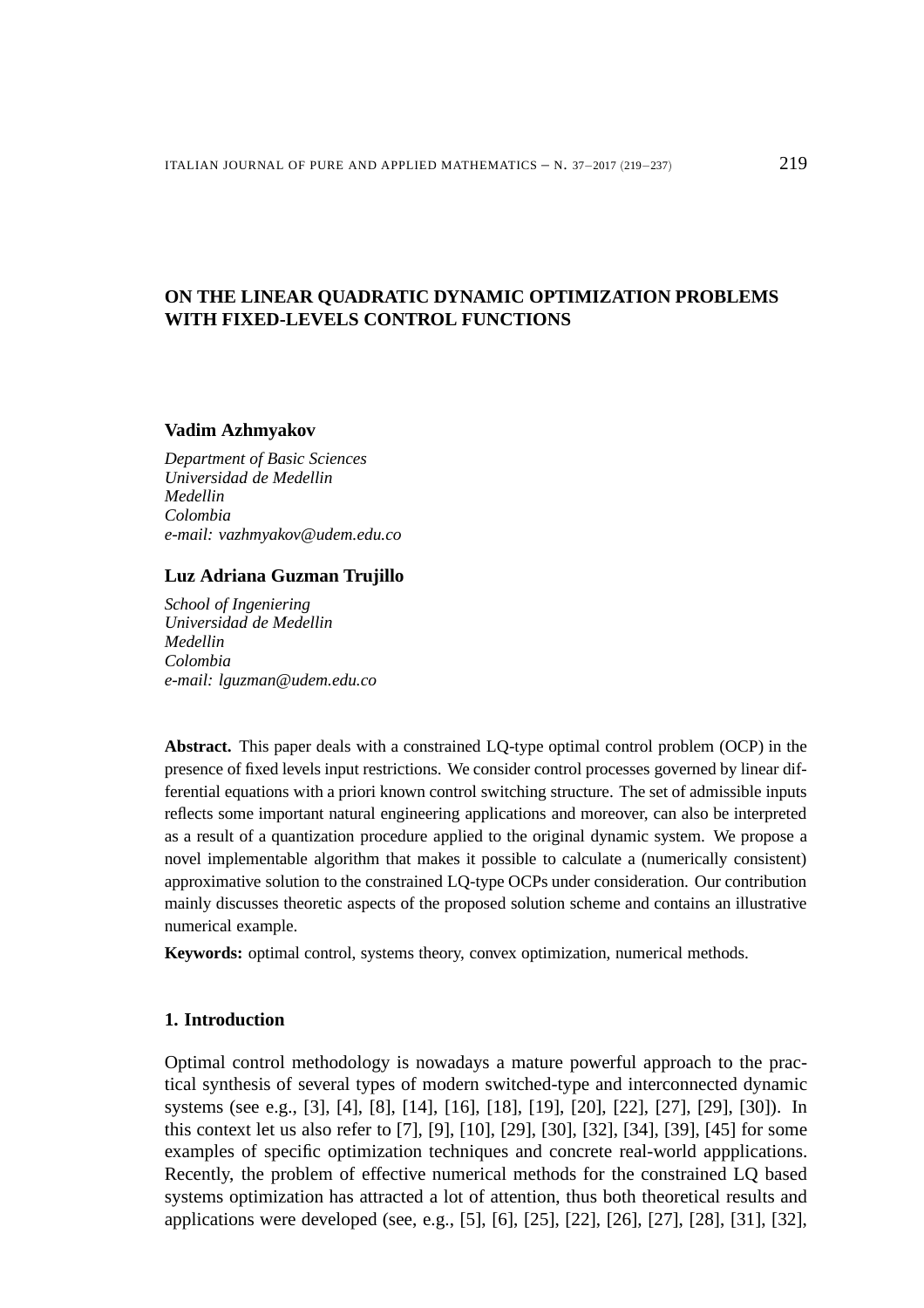[34], [36], [39], [40], [45] and the references therein). Note that handling various types of constraints in practical system design is an important issue in most, if not all, real world applications. It is readily appreciated that the implementable dynamic systems have a corresponding set of constraints; for example, inputs always have maximum and minimum values and states are usually required to lie within certain ranges. Moreover, it is generally true that optimal levels of performance are associated with operating on, or near, constraint boundaries (see [14], [21], [42]).Thus, a control engineer really can not ignore constraints without incurring a performance penalty.

The aim of our contribution is to elaborate a consistent computational algorithm for an LQ-type OCP in systems with piecewise constant control inputs. The given restrictive structure of the admissible control function under consideration is motivated by some important engineering applications (see [5], [6], [12], [13], [22], [26], [25], [27], [28], [30], [36], [40], [42]) as well as by application of common quantization procedures to the original dynamics (see e.g., [17], [31], [34]). Note that quadratic optimal control of piecewise linear systems was addressed earlier in [28], [36]. The treatment there was based on the backward solutions of Riccati differential equations, and the optimum had to be recomputed for each new final state. Computation of non-linear gain using the Hamilton-Jacobi-Bellman equation and the convex optimization techniques has also been done in [36]. Let us also refer to a sophisticated solution techniques for non-linear OCPs proposed in [11]. This approach is based on a newly developed relaxation procedure. On the other hand, the common optimization approaches to linear constrained and switched-type systems are not sufficiently advanced to LQ-type problems for linear systems with fixed levels controls. In our paper we propose a new numerical method that includes a specific relaxation scheme in combination with the classic projection approach. Moreover, it should be noted already at this point that the optimization algorithm we propose can be effectively used as a part of a concrete control design procedure for some classes of dynamic systems with switched nature.

Recall that the general switched (and hybrid) systems constitute formal framework of systems where two types of dynamics are present, continuous and discrete event behaviour (see, e.g., [16], [31]). Evidently, a dynamic model with fixed levels control inputs constitutes a simple example of a switched system. In order to understand how these systems can be operated efficiently, both aspects of the dynamics/controls have to be taken into account during the system optimization phase. The non-stationary linear systems we study in this paper include a particular family of switched systems with the time-driven location transitions. We refer to [1], [4], [15], [18], [19], [20], [23], [32], [38], [41], [43], [45] for some relevant examples and abstract concepts.

The remainder of our paper is organized as follows: Section 2 contains a problem statement, the necessary preliminary facts and basic concepts. Section 3 deals with a simple relaxation scheme of the initial constrained LQ-type OCP. We propose a projected gradient method for the concrete numerical treatment of the OCPs under consideration (see e.g. [4], [24], [33]). In Section 4 we discuss a specific controllability condition for the concrete dynamic system under consideration. Section 5 is devoted to the numerical aspects of the proposed algorithm and contains an illustrative example. Section 6 summarizes the paper.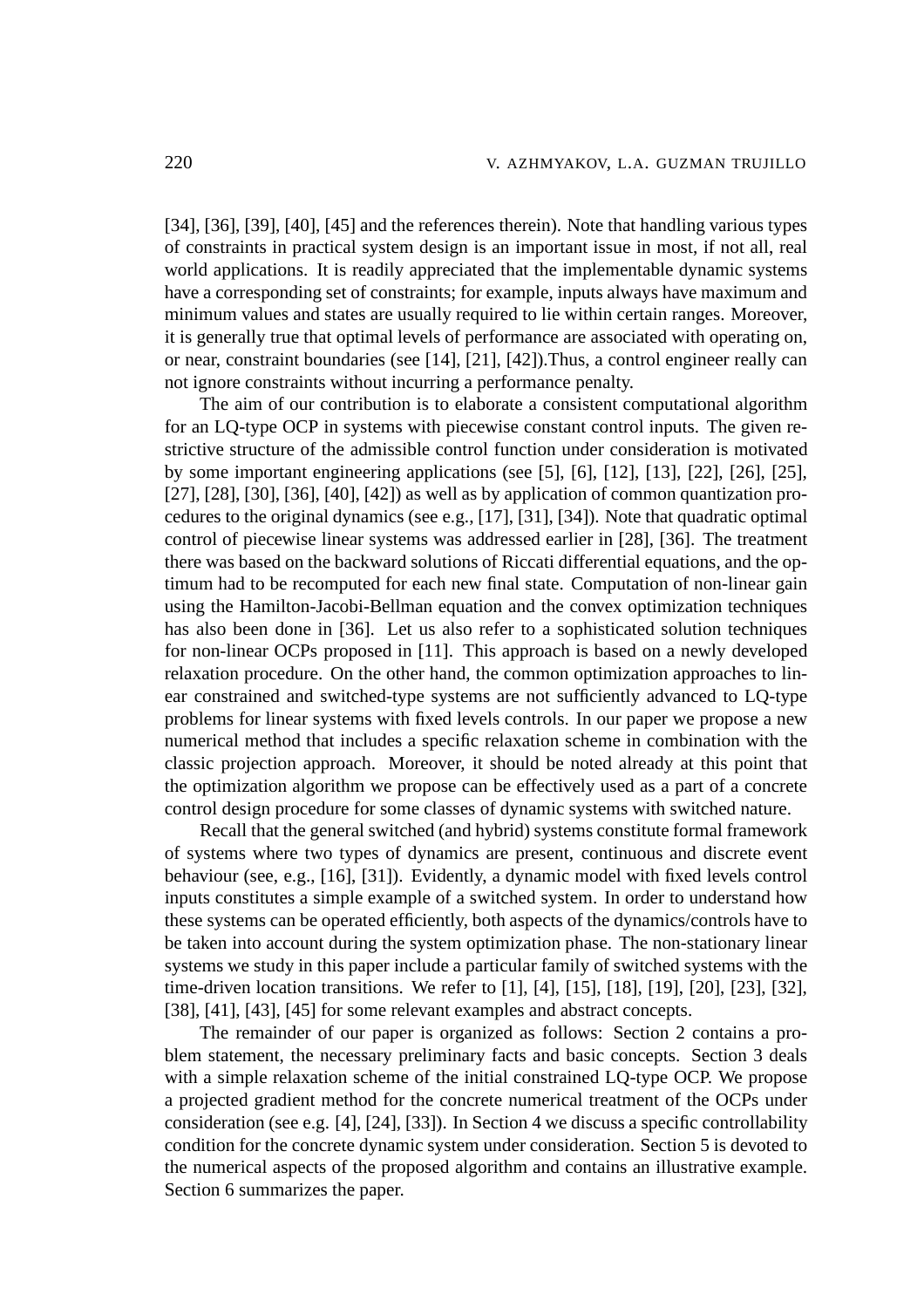## **2. Problem formulation and some basic facts**

Consider the following linear non-stationary system with a switched control structure

(1.1) 
$$
\dot{x}(t) = A(t)x(t) + B(t)u(t), t \in [t_0, t_f], x(t_0) = x_0,
$$

where  $A(\cdot) \in \mathbb{L}^{\infty}[t_0, t_f; \mathbb{R}^{n \times n}]$ ,  $B(\cdot) \in \mathbb{L}^{\infty}[t_0, t_f; \mathbb{R}^{n \times m}]$ . Here  $\mathbb{L}^{\infty}[t_0, t_f; R^{n \times n}]$  and  $\mathbb{L}^{\infty}[t_0,t_f;\mathbb{R}^{n\times m}]$  are the standard Lebesgue spaces of the essentially bounded matrixfunctions defined on a bounded time interval  $[t_0, t_f]$ . Similarly to the classic LQR (the Linear Quadratic Regulator) theory it is desired to minimize the following quadratic cost functional associated with (1.1)

$$
(1.2) \qquad J(u(\cdot)) = \frac{1}{2} \int_{t_0}^{t_f} (\langle Q(t)x(t), x(t) \rangle + \langle R(t)u(t), u(t) \rangle) dt + \frac{1}{2} \langle Gx(t_f), x(t_f) \rangle,
$$

where  $G \in \mathbb{R}^{n \times n}$  and the matrix-functions  $Q(\cdot)$  and  $R(\cdot)$  are assumed to be integrable. Following the conventional LQR theory we next introduce the standard regularity/ positivity hypothesis:  $G \ge 0$ ,  $Q(t) \ge 0$ ,  $R(t) \ge \delta I$ ,  $\delta > 0$   $\forall t \in [t_0, t_f]$ . It is well known that the classic LQ optimal control strategy  $u^{opt}(\cdot)$  does not incorporate any additional (state or control) restrictions into the resulting design procedure. Let us recall here the explicit formula for  $u^{opt}(\cdot)$  (see e.g., [21], [27])

(1.3) 
$$
u^{opt}(t) = -R^{-1}(t) \left[ B^{T}(t)P(t) \right] x^{opt}(t),
$$

where  $P(\cdot)$  is the matrix-function, namely, the solution to the classic differential matrix Riccati equation associated with the LQ problem  $(1.1)-(1.2)$ . In the above-mentioned conventional case (1.1)-(1.2) the optimization problem is formally studied in the full space  $\mathbb{L}^2[t_0,t_f;\mathbb{R}^m]$  of square integrable control functions. In contrast to the classic case, we consider system (1.1) in combination with the specific piecewise constant admissible inputs  $u(\cdot)$  of the following type (see Fig. 1).



Figure 1: The admissible switched-type control inputs  $u(\cdot)$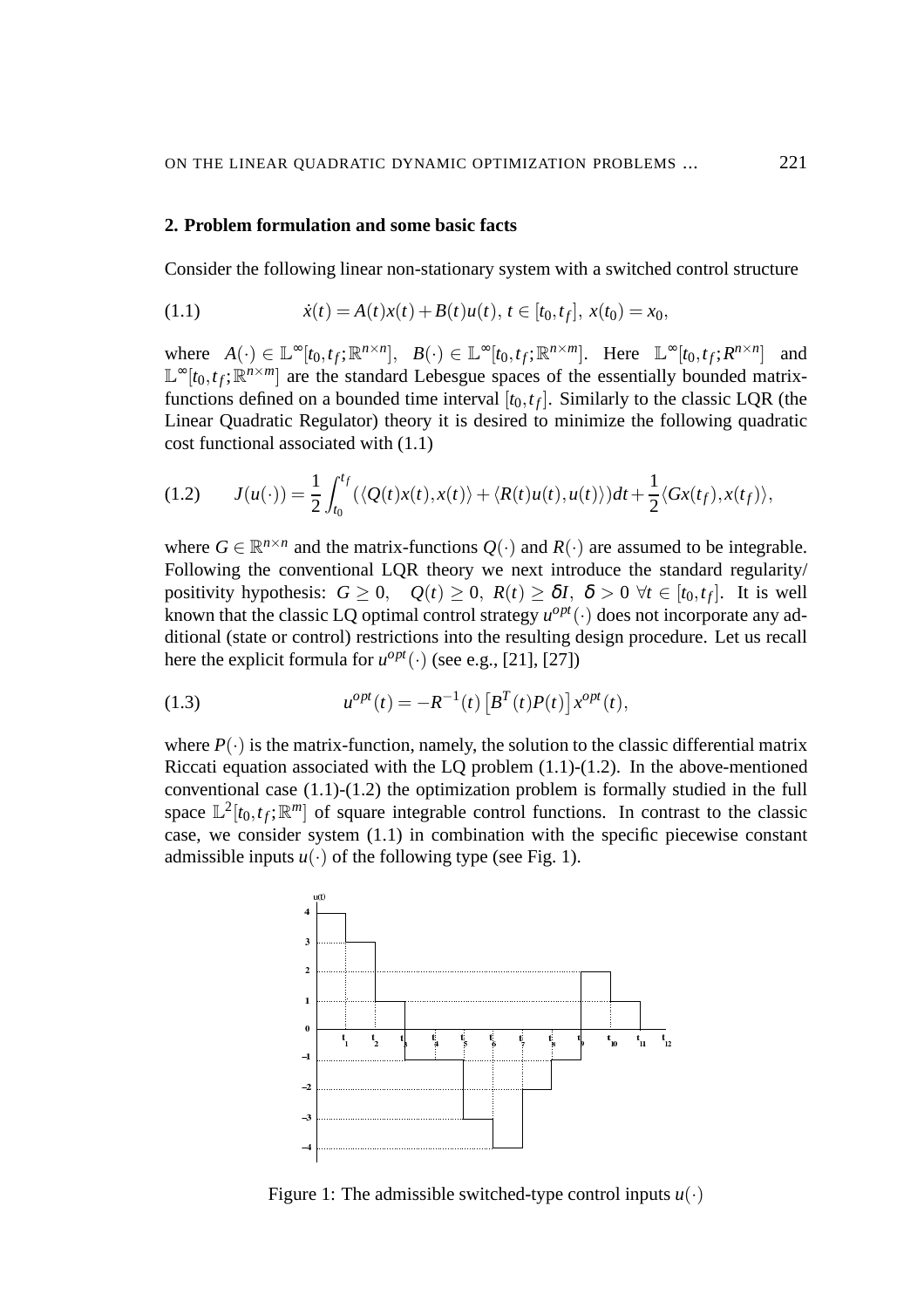Resulting from the admissibility assumption the main minimization problem for the linear system (1.1) can be interpreted as a restricted LQ optimization problem. For example, the control signal  $u(\cdot)$  showed in Fig. 1 can take a value (level) within the finite set  $\mathbb{Q} = \{-4, -3, -2, -1, 0, 1, 2, 3, 4\}$  during the time interval  $[t_{i-1}, t_i)$ ,  $i = 1, \ldots, 12$ . In addition the control signal here is only allowed to change its value at the times  $t_0, t_1, \ldots, t_f$  being fixed between these times.

Let us now specify formally the set of admissible piecewise constant control functions for system (1.1) in a general case. For each component  $u^{(k)}(\cdot)$  of the feasible control input  $u(\cdot) = [u^{(1)}(\cdot), \ldots, u^{(m)}(\cdot)]^T$  we introduce the following finite set of feasi $b$ le value levels:  $\mathbb{Q}^k := \{q_j^{(k)} \in \mathbb{R}, j = 1, ..., M_k\}, M_k \in \mathbb{N}, \quad k = 1, ..., m$ . In general, all the sets  $\mathbb{Q}^k$  are different (contains different levels) and have various numbers of elements. In addition, each Q*<sup>k</sup>* possesses a strict order property

$$
q_1^{(k)} < q_2^{(k)} < \ldots < q_{M_k}^{(k)}.
$$

We now introduce the set of switching times associated with an admissible control function  $\mathbb{T}^k := \{t_i^{(k)} \in \mathbb{R}_+, i = 1, \ldots, N_k\}, \quad N_k \in \mathbb{N}, \quad k = 1, \ldots, m.$  The sets  $\mathbb{T}^k$  are assumed to be defined for each control component  $u^{(k)}(\cdot)$ ,  $k = 1, \ldots, m$ , where  $\mathbb{R}_+$ denotes a non-negative semi-axis. Let us consider an ordered sequence of time instants:  $t_0 < t_1^{(k)} < \ldots < t_{N_k}^{(k)}$  $N_k^{(k)}$ . For the final time instants associated with each set  $\mathbb{T}^k$  we put  $t_{N_1}^{(1)}$  $t_{N_1}^{(1)} = \ldots = t_{N_m}^{(m)}$  $N_m^{(m)} = t_f$ . Using the notation of the level sets  $\mathbb{Q}^k$  and the fixed switching times  $\mathbb{T}^k$  introduced above, the set of admissible controls  $\mathscr{S}$  can now be easily specified by the Cartesian product

$$
(1.4) \t\t \t\t \mathscr{S} := \mathscr{S}_1 \times \ldots \times \mathscr{S}_m,
$$

where each set  $\mathcal{S}_k$ ,  $k = 1, ..., m$  is defined as follows

$$
\mathscr{S}_k:=\{v(\cdot)\bigm|v(t)=\sum_{i=1}^{N_k}I_{[t_{i-1}^{(k)},t_i^{(k)})}(t)q_{j_i}^{(k)};q_{j_i}^{(k)}\in\mathbb{Q}^k; j_i\in\mathbb{Z}[1,M_k];\,t_i^{(k)}\in\mathbb{T}^k\}.
$$

By  $\mathbb{Z}[1,M_k]$  we denote here the set of all integers into the interval  $[1,M_k]$  and  $I_{[t_{i-1}^k,t_i^k)}(t)$ is the characteristic function of the interval  $[t_{i-1}^k, t_i^k)$ . Evidently, the set of admissible control inputs  $S$  can be qualitatively interpreted as the set of all the possible functions  $u:[t_0,t_f]\to\mathbb{R}^m,$  such that each component  $u^{(k)}(\cdot)$  of  $u(\cdot)$  attains a constant level value  $q_{i}^{(k)}$  $\mathbf{Q}^{(k)}$  *i*<sub>*i*</sub></sub> ∈  $\mathbb{Q}^{k}$  for  $t \in [t_i^k]$  $k_{i-1}$ ,  $t_i^k$ ). Moreover, the component level changes occur only at the prescribed times  $t_i^k \in \mathbb{T}^k$ ,  $i = 1, ..., N_k - 1$ . The clear combinatorial character of the examined control functions associated with the initial system (1.1) can be illustrated by a simple example.

**Example 1.1** Suppose  $u(t) \in \mathbb{R}^2$  and  $\mathbb{Q}^1 = \{0, 1, 2\}$ ,  $\mathbb{Q}^2 = \{0, -1\}$ . Furthermore, the set of switching times for each control component is assumed to be given by  $\mathbb{T}^1$  =  $\{0,0.5,1\}$ ,  $\mathbb{T}^2 = \{0,0.33,0.66,1\}$ . Resulting from the above definitions, the set  $\mathscr{S}$  in (1.4) can be written as  $\mathscr{S} = \mathscr{S}_1 \times \mathscr{S}_2$ , where: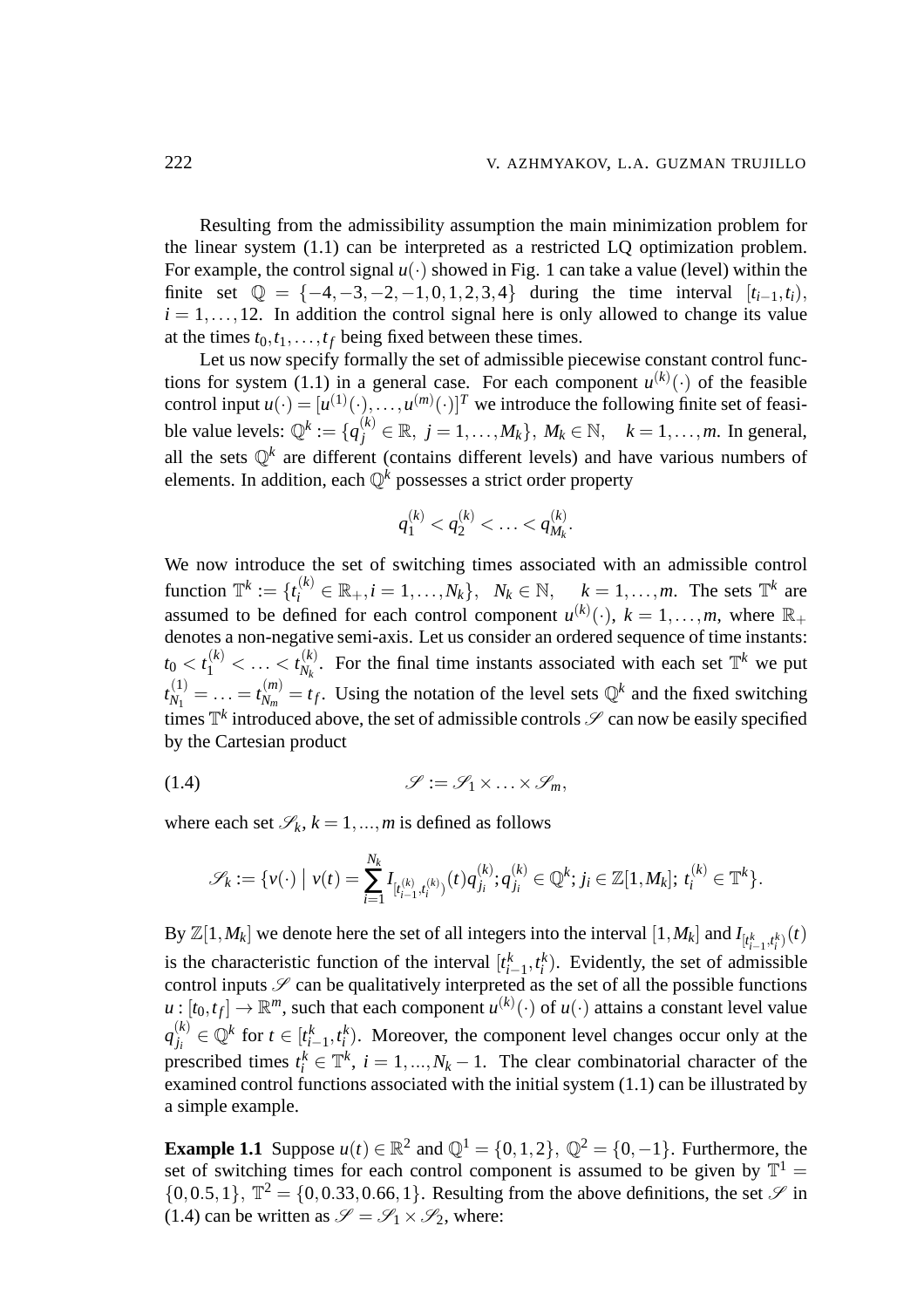$$
\mathcal{S}_1 = \{ v : [t_0, t_f] \to \mathbb{R} \mid v(t) = I_{[0,0.5)}(t) q_{j_1}^{(1)} + I_{[0.5,1)}(t) q_{j_2}^{(1)}, q_{j_i}^{(1)} \in \mathbb{Q}^1 \};
$$
  

$$
\mathcal{S}_2 = \{ w : [t_0, t_f] \to \mathbb{R} \mid w(t) = I_{[0,0.33)}(t) q_{j_1}^{(2)} + I_{[0.33,0.66)}(t) q_{j_2}^{(2)} + I_{[0.66,1)}(t) q_{j_3}^{(2)}, q_{j_i}^{(2)} \in \mathbb{Q}^2 \}
$$

In that concrete case we evidently have:  $M_1 = 3$ ,  $M_2 = 2$ ,  $N_1 = 2$  and  $N_2 = 3$ .

The cardinality of the control set  $\mathscr S$  is given as follows:  $|\mathscr S|=3^2\cdot 2^3=72$ . In other words, we have 72 admissible control inputs, among which we must find the one that minimizes the quadratic performance criterion.

In general, the cardinality of the set  $\mathscr S$  of admissible controls  $u(\cdot)$  with  $u(t) \in \mathbb R^m$ can be expressed as follows

$$
(1.5) \t |\mathscr{S}| = \prod_{l=1}^m M_l^{N_l}.
$$

Motivating from various engineering applications, we now can formulate the following specific constrained LQ-type OCP

(1.6) minimize 
$$
J(u(\cdot))
$$
  
subject to  $u(\cdot) \in \mathcal{S}$ ,

where  $J(\cdot)$  is the costs functional defined in (1.2). Note that  $\mathscr S$  constitutes a nonempty subset of the space  $\mathbb{L}^2[t_0,t_f;\mathbb{R}^m]$ . However, the classically LQ-optimal control input  $u^{opt}(\cdot)$  in (1.3) does not belong to the introduced specific set  $\mathscr{S}$ . Due to the highly restrictive condition  $u(\cdot) \in \mathscr{S}$ , the main optimization problem (1.6) can not be generally solved by a direct application of the classic Pontryagin Maximum Principle. A possible application of a suitable hybrid version of the conventional Maximum principle from [4], [16], [23], [38], [41], [45] is also complicated by a non-standard structure of the simple control inputs under consideration. Let us additionally note that the value of an exponentially growing cardinality  $|\mathscr{S}|$  in (1.5) exacerbates crucially a possible application of some combinatorial and various state/control discretization based numerical algorithms for OCPs (see e.g., [7], [8], [13], [24], [33], [34], [35], [38], [42], [45] and the references therein).

The aim of this contribution is to propose a relative simple implementable computational procedure for a consistent numerical treatment of the constrained OCP (1.6). We use a simple relaxation technique associated with the main OCP  $(1.6)$  in combination with a gradient based algorithm for this purpose. We first obtain an optimal solution of a convex relaxed OCP. Next we use it in a constructive solution procedure for the original problem (1.6).

### **3. The gradient-based approach to the relaxed optimal control problem**

In this section we propose a constructive computational scheme for the constrained LQ-type OCP (1.6) formulated above. The proposed approach incorporates a simply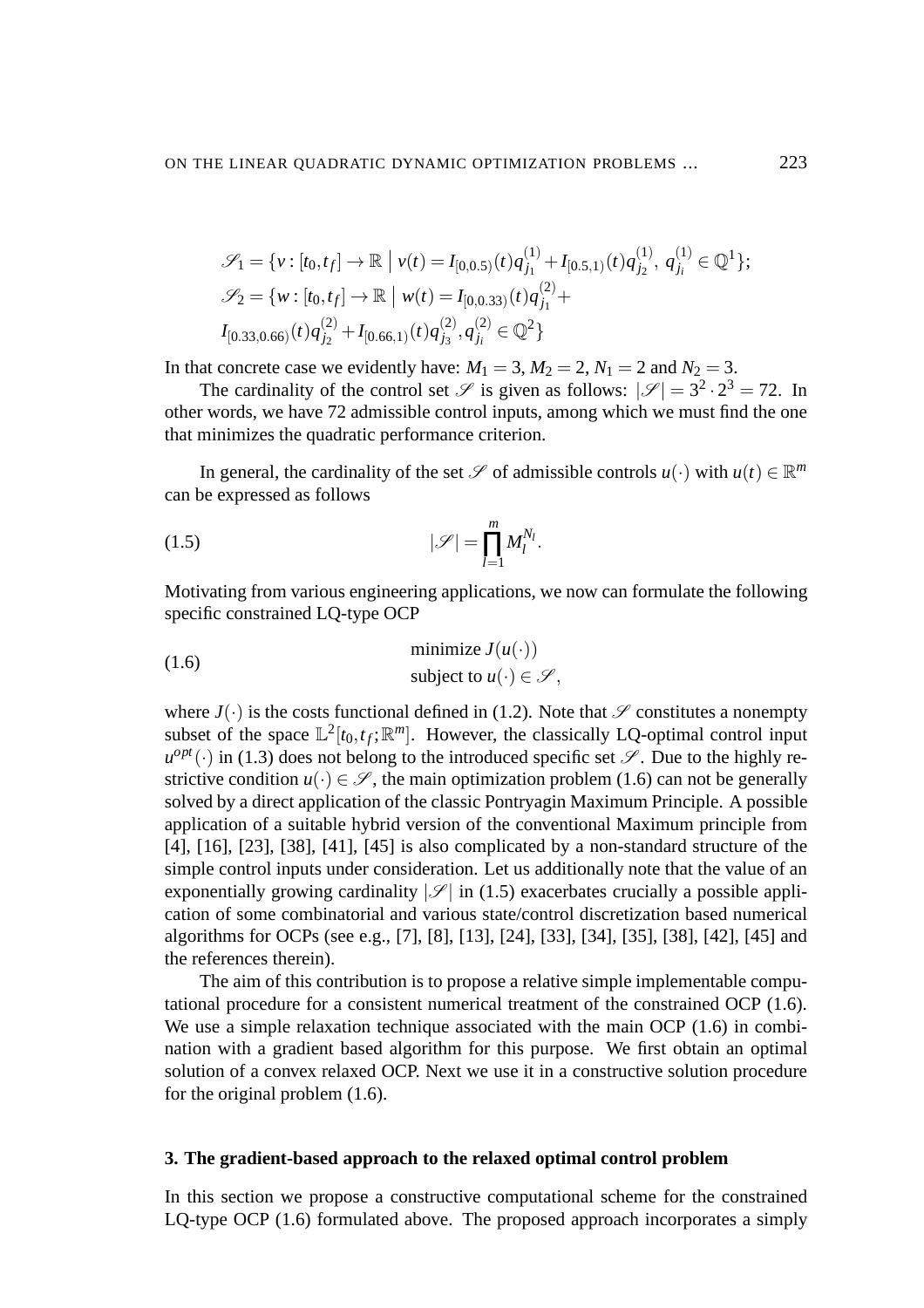relaxed OCPs associated with the initial problem (1.6). Let us first recall a necessary auxiliary result from the classic convex analysis (see [3], [33], [37]): it is a well known fact that a composition of two convex functionals is not necessarily convex. In the following we will need a basic result providing conditions that ensure convexity of the composition (see e.g., [3], [37]).

**Lemma 3.1** Let  $g^1:\mathscr{W}\to\mathbb{R}$  be a convex functional determined on a convex set  $\mathscr{W}\subseteq\mathbb{R}^p$ and  $g^2: V \to W$  be an affine mapping defined on a convex subset  $V$  of a real Hilbert space *H*. Then the composed functional  $g: \mathscr{V} \to \mathbb{R}, g(\cdot) := g^1(g^2(\cdot))$  is convex.

Let now  $x^u(\cdot)$  be a solution to the initial value problem (1.1) generated by an admissible control  $u(\cdot) \in \mathscr{S}$ . Evidently, every component of  $x^u(\cdot)$  is an affine function (functional) of  $u(\cdot)$ 

(3.1) 
$$
x(t, u) = \Phi(t, t_0)x_0 + \int_{t_0}^t \Phi(t, \tau)B(\tau)u(\tau)d\tau.
$$

Here  $\Phi(\cdot, \tau)$  is the fundamental solution matrix associated with (1.1). Let us note that set of admissible controls  $\mathscr S$  constitutes a non-convex set. This fact is due to the originally combinatorial structure of  $\mathscr S$  determined in (1.4).

**Example 3.2** Under assumptions of Example 1.1 we have  $\mathcal{S} := \mathcal{S}_1 \times \mathcal{S}_2$  and moreover,

$$
\mathcal{S}_1 = \{ (0 \times I_{[0,0.5)}(t) + 1 \times I_{[0.5,1)}(t) ); (1 \times I_{[0,0.5)}(t) + 0 \times I_{[0.5,1)}(t) );
$$
  
\n
$$
(0 \times I_{[0,0.5)}(t) + 2 \times I_{[0.5,1)}(t) ); (2 \times I_{[0,0.5)}(t) + 0 \times I_{[0.5,1)}(t) );
$$
  
\n
$$
(1 \times I_{[0,0.5)}(t) + 2 \times I_{[0.5,1)}(t) ); (2 \times I_{[0,0.5)}(t) + 1 \times I_{[0.5,1)}(t) );
$$
  
\n
$$
\mathcal{S}_2 = \{ (0 \times I_{[0,0.33)}(t) + (-1) \times I_{[0.33,0.66)}(t) + (-1) \times I_{[0.66,1)}(t) );
$$
  
\n
$$
(0 \times I_{[0,0.33)}(t) + (-1) \times I_{[0.33,0.66)}(t) + 0 \times I_{[0.66,1)}(t) );
$$
  
\n
$$
(0 \times I_{[0,0.33)}(t) + 0 \times I_{[0.33,0.66)}(t) + (-1) \times I_{[0.66,1)}(t) );
$$
  
\n
$$
((-1) \times I_{[0,0.33)}(t) + (-1) \times I_{[0.33,0.66)}(t) + 0 \times I_{[0.66,1)}(t) );
$$
  
\n
$$
((-1) \times I_{[0,0.33)}(t) + 0 \times I_{[0.33,0.66)}(t) + 0 \times I_{[0.66,1)}(t) );
$$
  
\n
$$
((-1) \times I_{[0,0.33)}(t) + 0 \times I_{[0.33,0.66)}(t) + (-1) \times I_{[0.66,1)}(t) );
$$
  
\n
$$
((-1) \times I_{[0,0.33)}(t) + 0 \times I_{[0.33,0.66)}(t) + (-1) \times I_{[0.66,1)}(t) );
$$

The combinatorial structure of  $\mathscr S$  is evident. Recall that a combinatorial set is a nonconvex set. The convex hull conv( $\mathscr{S}$ ) of the original set  $\mathscr{S}$  has a simple expression:

conv(
$$
\mathscr{S}
$$
) = { $(C_1 \times I_{[0,0.5)}(t), C_2 \times I_{[0.5,1)}(t))$ } ×  
{ $(D_1 \times I_{[0,0.33)}(t) + D_2 \times I_{[0.33,0.66)}(t) + D_3 \times I_{[0.66,1)}(t))$ }

where  $C_1, C_2 \in [0,2]$  and  $D_1, D_2, D_3 \in [0,-1]$ .

Motivated from the above facts let us consider the convex hull conv $(\mathscr{S})$  associated with  $\mathscr S$  $|S \rangle$  $|S \rangle$ 

$$
conv(\mathscr{S}) := \{v(\cdot) \mid v(t) = \sum_{s=1}^{|\mathscr{S}|} \lambda_s u_s(t), \sum_{s=1}^{|\mathscr{S}|} \lambda_s = 1,
$$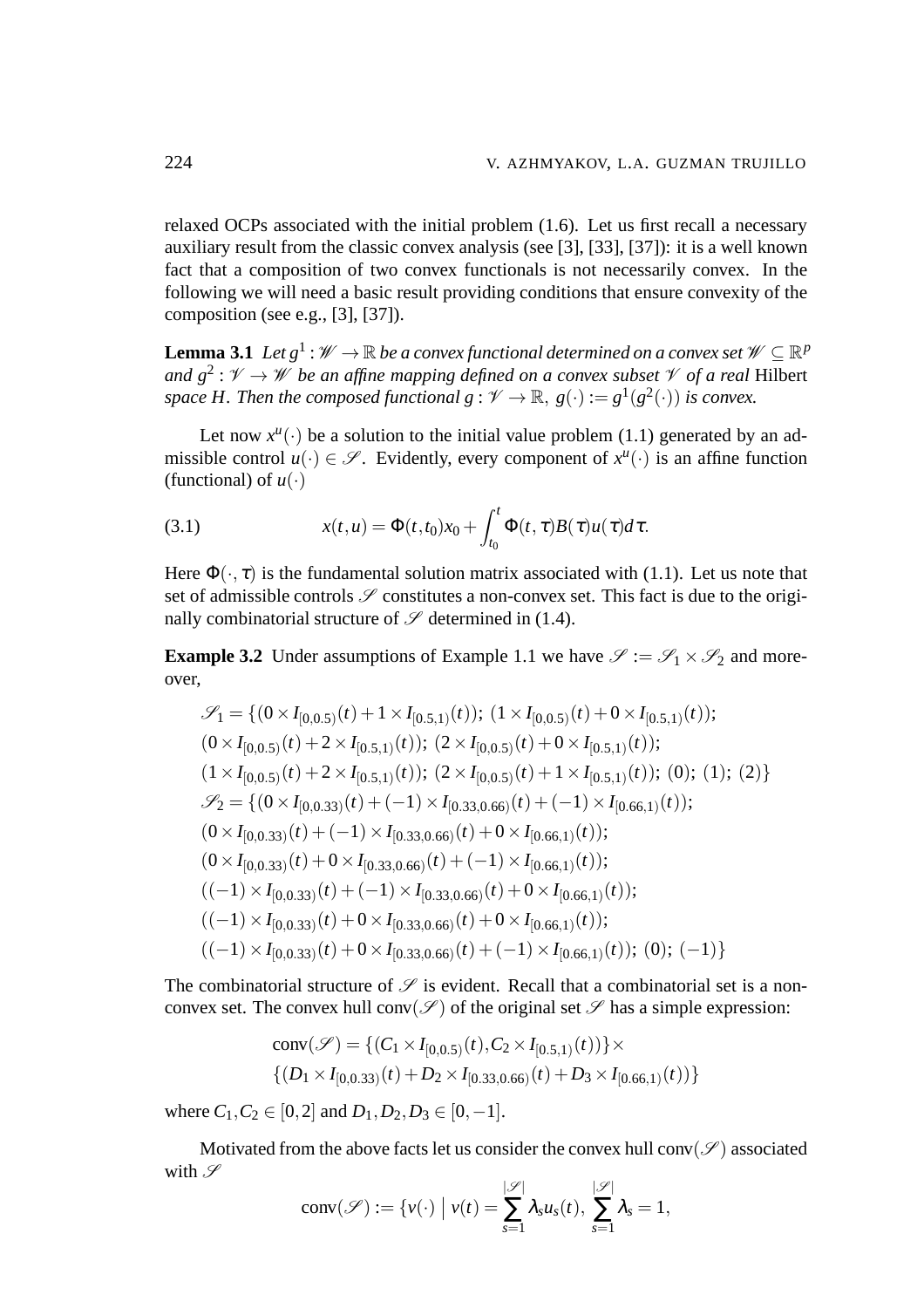where  $\lambda_s \geq 0$ ,  $u_s(\cdot) \in \mathscr{S}$ ,  $s = 1, \ldots, |\mathscr{S}|\}$ . From the definition of  $\mathscr{S}$  we conclude that the convex set conv $(\mathscr{S})$  is closed and bounded. Using (1.4), we also can give the alternative characterization:  $conv(\mathcal{S}) = conv(\mathcal{S}_1) \times ... \times conv(\mathcal{S}_m)$ , where  $conv(\mathcal{S}_k)$ is a convex hull of  $\mathscr{S}_k$   $k = 1, ..., m$ . Since conv $(\mathbb{Q}^k) \equiv [q_1^{(k)}]$  $q_{M_k}^{(k)},q_{M_k}^{(k)}$  $\binom{k}{M_k}$ , we have

conv
$$
(\mathscr{S}_k) := \{v(\cdot) \mid v(t) =
$$
  
\n
$$
\sum_{i=1}^{N_k} I_{[t_{i-1}^{(k)}, t_i^{(k)})}(t) q_{j_i}^{(k)}; q_{j_i}^{(k)} \in [q_1^{(k)}, q_{M_k}^{(k)}]; j_i \in \mathbb{Z}[1, M_k]; t_i^{(k)} \in \mathbb{T}^k\}.
$$

Roughly speaking conv( $\mathscr{S}$ ) contains all the piecewise constant functions  $u(\cdot)$  such that the constant value  $u^{(k)}(t)$  belongs to the interval  $[q_1^{(k)}]$  $q_{M_k}^{(k)},q_{M_k}^{(k)}$  $\binom{k}{M_k}$  for all  $t \in [t^{(k)}_{i-1}]$ *i*−1 ,*t* (*k*)  $i^{(k)}$ ). Let us note that in contrast to the initial set  $\mathscr{S}$ , the corresponding convex hull conv $(\mathscr{S})$  is an infinite dimensional space. Using the above convex construction, we can formulate the following auxiliary OCP

(3.2) minimize 
$$
J(u(\cdot))
$$
  
subject to  $u(\cdot) \in \text{conv}(\mathcal{S})$ .

The problem (3.2) formulated above is in fact a simple convex relaxation of the initial OCP (1.6). We will study this problem and use it for a constructive numerical treatment of (1.6). Let us firstly formulate the following key property of the auxiliary OCP (3.2).

**Theorem 3.3** *The cost functional*  $J : conv(\mathcal{S}) \to \mathbb{R}$ 

$$
J(u(\cdot)) = \frac{1}{2} \int_{t_0}^{t_f} [\langle Q(t)x^u(t), x^u(t) \rangle + \langle R(t)u(t), u(t) \rangle] dt + \frac{1}{2} \langle Gx^u(t_f), x(t_f) \rangle
$$

*is convex and the auxiliary* OCP (3.2) *constitutes a convex optimization problem in the* Hilbert *space*  $\mathbb{L}^2[t_0, t_f; \mathbb{R}^m]$ *.* 

**Proof.** Evidently, conv $(\mathscr{S})$  is a bounded closed and convex subset of  $\mathbb{L}^2[t_0,t_f;\mathbb{R}^m]$ . The cost functional  $J(\cdot)$  is in fact a sum of two functionals:

$$
J(u(\cdot)) = J_1(u(\cdot)) + J_2(u(\cdot)), J_1(u(\cdot)) := \frac{1}{2} \int_{t_0}^{t_f} [\langle R(t)u(t), u(t) \rangle] dt,
$$
  

$$
J_2(u(\cdot)) := \frac{1}{2} \int_{t_0}^{t_f} [\langle Q(t) x^u(t), x^u(t) \rangle] dt + \frac{1}{2} \langle G x^u(t_f), x^u(t_f) \rangle.
$$

The first one, namely, the functional  $J_1(\cdot)$  is convex (recall that its Hessian is positive definite matrix). Moreover,  $J_2(\cdot)$  is a composition of a convex (quadratic) functional of  $x^u(\cdot)$ , where  $x^u(\cdot)$  is an affine mapping with respect to  $u(\cdot)$  (see (3.1)). Applying Lemma 3.1, we now easily deduce the convexity of  $J_2(\cdot)$ . Since the sum of two convex functions is convex, we obtain the desired convexity result for  $J(\cdot)$ . The proof is completed.

As we can see, (3.2) is a convex relaxation of the initial OCP (1.6). The proved convexity of OCP (3.2) makes it possible to apply the powerful numerical convex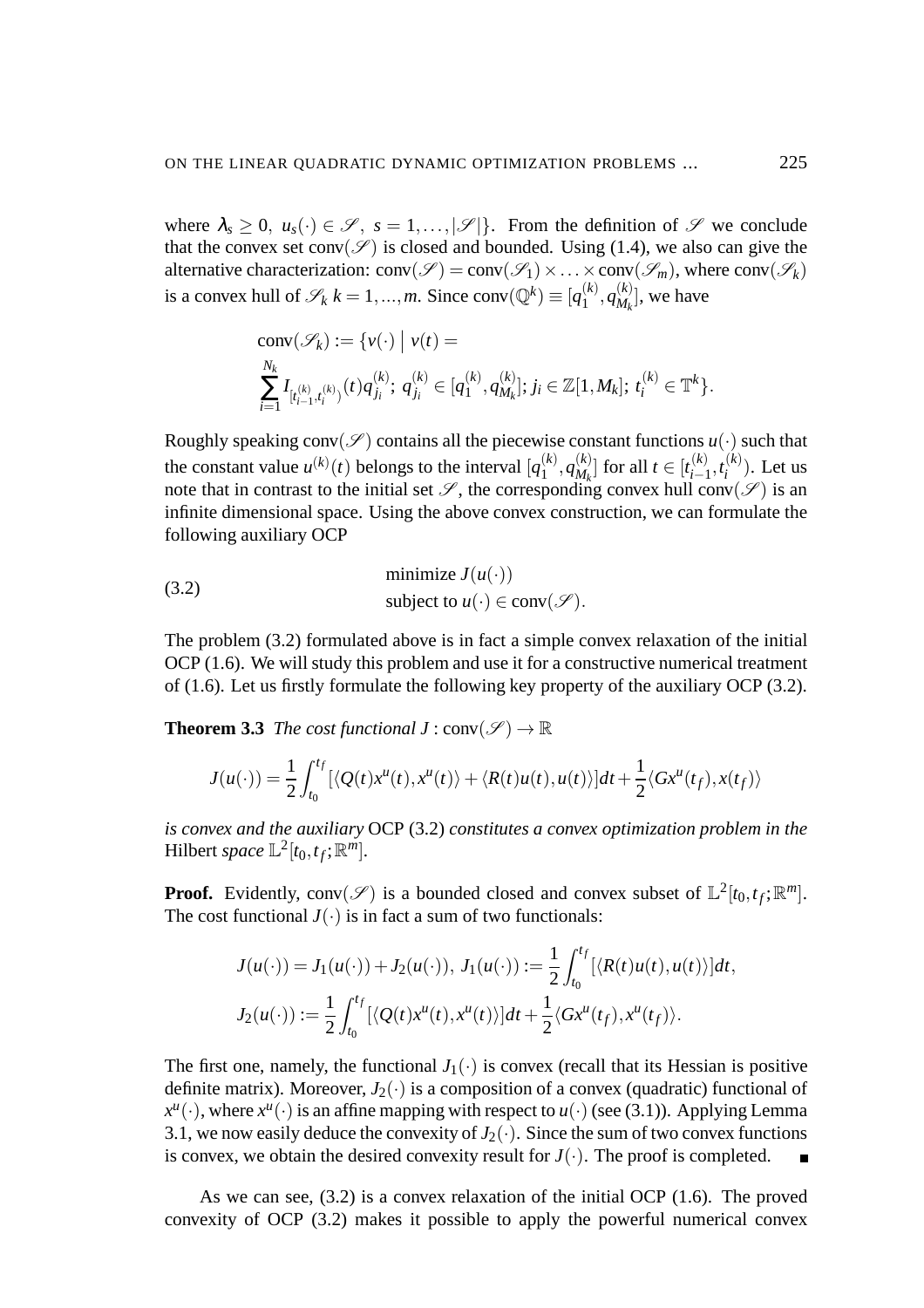programming approaches to this auxiliary optimization problem. In this paper, we use a variant of the projected gradient method for a concrete numerical treatment of (3.2). Note that under the basic assumptions introduced in Section the following map- $\text{ping } x^u(t) : \mathbb{L}^2[t_0, t_f; \mathbb{R}^m] \to \mathbb{R}^n$  is Fréchet differentiable for every  $t \in [t_0, t_f]$  (see [17, 23]). Therefore, the quadratic costs functional  $J(\cdot)$  in (3.2) is also Fréchet differentiable. We refer to [23, 29] for the corresponding differentiability concept. Assume  $u^*(.) \in \text{conv}(\mathscr{S})$  is an optimal solution of (3.2). The existence of an optimal input  $u^*(\cdot)$  is guaranteed in the convex problem (3.2) (see e.g., [33]). By  $x^*(\cdot)$  we next denote the corresponding optimal trajectory (solution) of  $(1.1)$  generated by  $u^*(\cdot)$ . The projected gradient method for problem (3.2) can now be expressed as follows:

(3.3) 
$$
u_{l+1}(\cdot) = \mathscr{P}_{\text{conv}(\mathscr{S})}[u_l(\cdot) - \alpha_l \nabla J(u_l(\cdot))]
$$

where  $\mathscr{P}_{conv(\mathscr{S})}$  is the operator of projection on to convex set conv $(\mathscr{S})$  and  $\{\alpha_l\}$  is a sequence of step sizes. The conventional projection operator  $\mathscr{P}_{conv(\mathscr{S})}$  is defined as usual:

$$
\mathscr{P}_{conv(\mathscr{S})}(u(\cdot)) := \mathrm{Argmin}_{v(\cdot) \in conv(\mathscr{S})} (||v(\cdot) - u(\cdot)||_{\mathbb{L}^2[t_0, t_f; \mathbb{R}^m]})
$$

Recall that the projected gradient iterations (3.3) generate a minimizing sequence for the convex optimization problem (3.2). Some useful mathematically exact convergence theorems for iterations (3.3) can be found in [11], [24], [33], [37]. We also refer to [9], [10], [19] for the related results. In the context of OCP (3.2) and method (3.3) the basic convergence result from [33], [37] can be reformulated as follows.

**Theorem 3.4** *Assume that all the hypotheses from* Section *are satisfied. Consider a sequence of control functions generated by* (3.3)*. Then there exists an admissible initial data*  $(u^0(\cdot), x^0(\cdot))$  and a sequence of the step-sizes  $\{\alpha_l\}$  such that  $\{u_l(\cdot)\}$  is a *minimizing sequence for* (3.2), *i.e.*,  $\lim_{l\to\infty} J(u_l(\cdot) = J(u^*(\cdot))$ .

The proposed gradient-type method (3.3) provides a basis for the computational approach to (3.2). Using an optimal solution  $u^*(.) \in \text{conv}(\mathscr{S})$  we next need to determine a suitable approximation for a solution to the original OCP (1.1). In the next sections we propose a constructive numerical procedure for this purpose.

# **4. On the controllability condition for the linear system with a switched control structure**

The study of OCPs with piecewise constant controls also involves a question of the general interest. Consider the initial dynamic system (1.1) determined on the given set of admissible controls  $\mathscr S$  and reformulate the classical controllability question associated with the specific control set of piecewise constant inputs: system (1.1) on  $\mathscr S$  is said to be controllable if for any initial state  $x(t_0)$  and any final state  $x(t_f)$ , there exist an admissible function  $u(\cdot) \in \mathscr{S}$  that transfers  $x(t_0)$  to  $x(t_f)$  in finite time. It is necessary to stress, that there are some (expectable) examples of non-controllable linear system involving the piecewise constant controls. In connection with this observation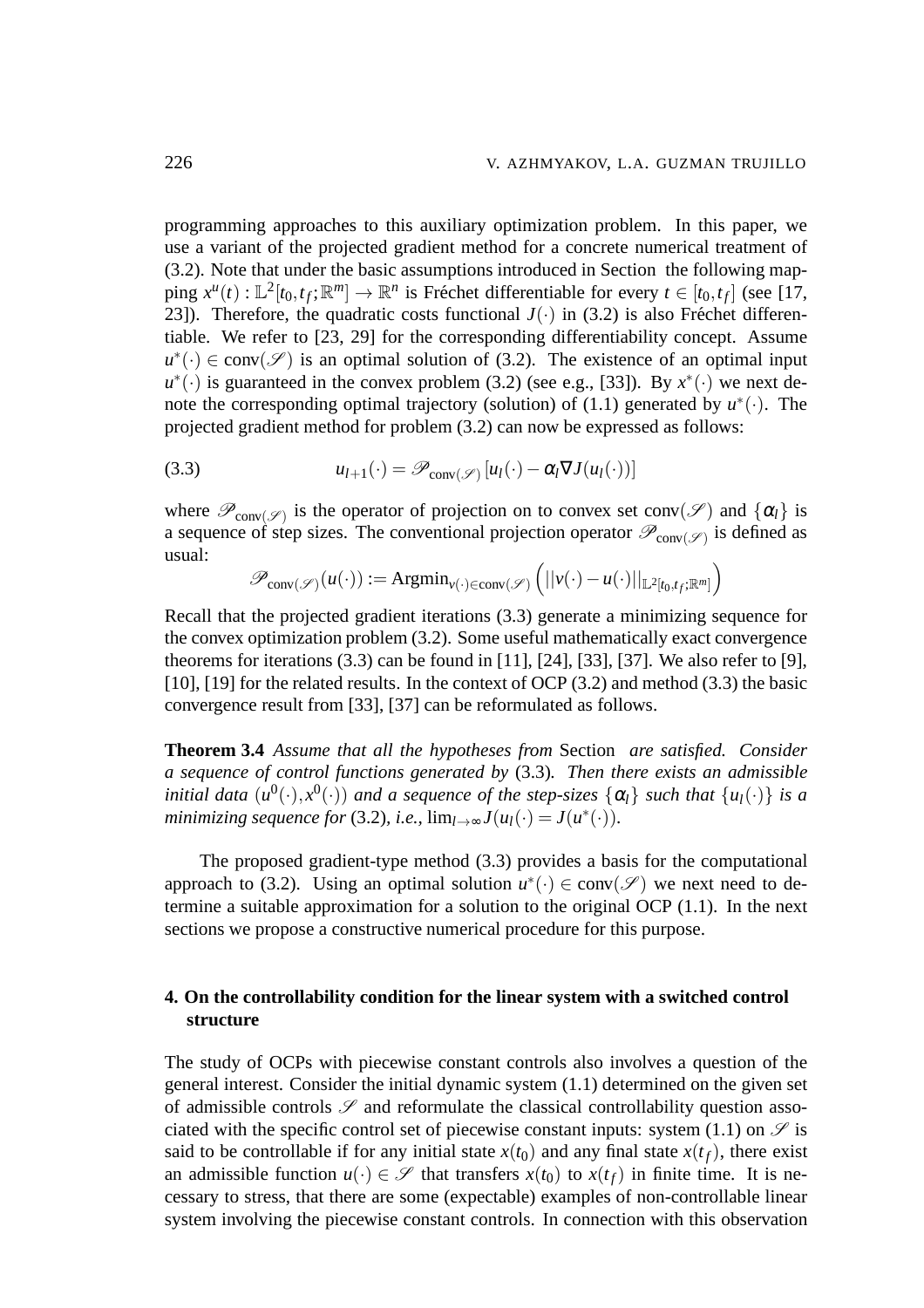we formulate here a simple controllability criterion for the specific case of constant system/control matrices  $A(t) \equiv A$ ,  $B(t) \equiv B$  and unified switching times  $N_k \equiv N \mathbb{T}^k \equiv \mathbb{T}$ for all  $k = 1, ..., m$ .

**Theorem 4.1** *Consider the stationary variant of the linear system* (1.1) *for*  $u(\cdot) \in \mathcal{S}$ *and assume*  $N_k \equiv N, \ \mathbb{T}^k \equiv \mathbb{T}, \ k = 1, ..., m$ . Let

$$
W(N) := \sum_{i=1}^N \left[ \int_{t_{i-1}}^{t_i} e^{-A\tau} d\tau B B^T \int_{t_{i-1}}^{t_i} e^{-A^T \tau} d\tau \right], t_i \in \mathbb{T}.
$$

*and assume that*

(4.1) 
$$
-B^T \int_{t_{i-1}}^{t_i} e^{-A^T \tau} d\tau W(N)^{-1} \left( x(t_0) - e^{-At_f} x(t_f) \right) \in \mathbb{Q},
$$

*where*  $\mathbb{Q} := \mathbb{Q}^1 \times \ldots \times \mathbb{Q}^m$ . Then system (1.1) *is controllable if and only if matrix W(N) is non-singular.*

**Proof.** Let *W*(*N*) be non-singular. Then

$$
x(t_f) = e^{At_f}x(t_0) + \int_{t_0}^{t_f} e^{A(t_f - \tau)}Bu(\tau)d\tau,
$$

or equivalently

(4.2) 
$$
x(t_f) = e^{At_f} \left[ x(t_0) + \sum_{i=1}^{N} \int_{t_{i-1}}^{t_i} e^{-A\tau} d\tau B u^i \right],
$$

where  $u^i \in \mathbb{R}^m$  is a constant vector associated with the interval  $[t_{i-1}, t_i]$ . The resulting input value  $u^i$  such that  $u(t) = u^i$  for  $t \in [t_{i-1}, t_i)$  and  $x(t_0)$ ,  $x(t_f)$  belongs to the corresponding trajectory of (1.1) generated by  $u(\cdot)$  is given by

$$
u^{i} = -B^{T} \int_{t_{i-1}}^{t_i} e^{-A^{T} \tau} d\tau W(N)^{-1} \left( x(t_0) - e^{-At_f} x(t_f) \right).
$$

From (4.1) it follows  $u^i \in Q$ . Substituting the obtained expression in (4.2), we next obtain

$$
x(t_f) = e^{At_f}[x(t_0) - W(N)W(N)^{-1}(x(t_0) - e^{-At_f}x(t_f))] = x(t_f).
$$

We conclude that the given system is controllable under piecewise constant inputs.

Let now the initial system  $(1.1)$  be controllable by piecewise constant controls from  $\mathscr{S}$ . Assume that the symmetric matrix  $W(N)$  is not a (strictly) positive definite matrix. This hypothesis implies the existence of a non-trivial vector  $v \in \mathbb{R}^n$  such that  $v^T W(N) v = 0$ , or equivalently:

$$
0 = v^T \sum_{i=1}^N \left[ \int_{t_{i-1}}^{t_i} e^{-A\tau} d\tau B B^T \int_{t_{i-1}}^{t_i} e^{-A^T \tau} d\tau \right] v = \sum_{i=1}^N ||v^T \int_{t_{i-1}}^{t_i} e^{-A\tau} d\tau B||^2.
$$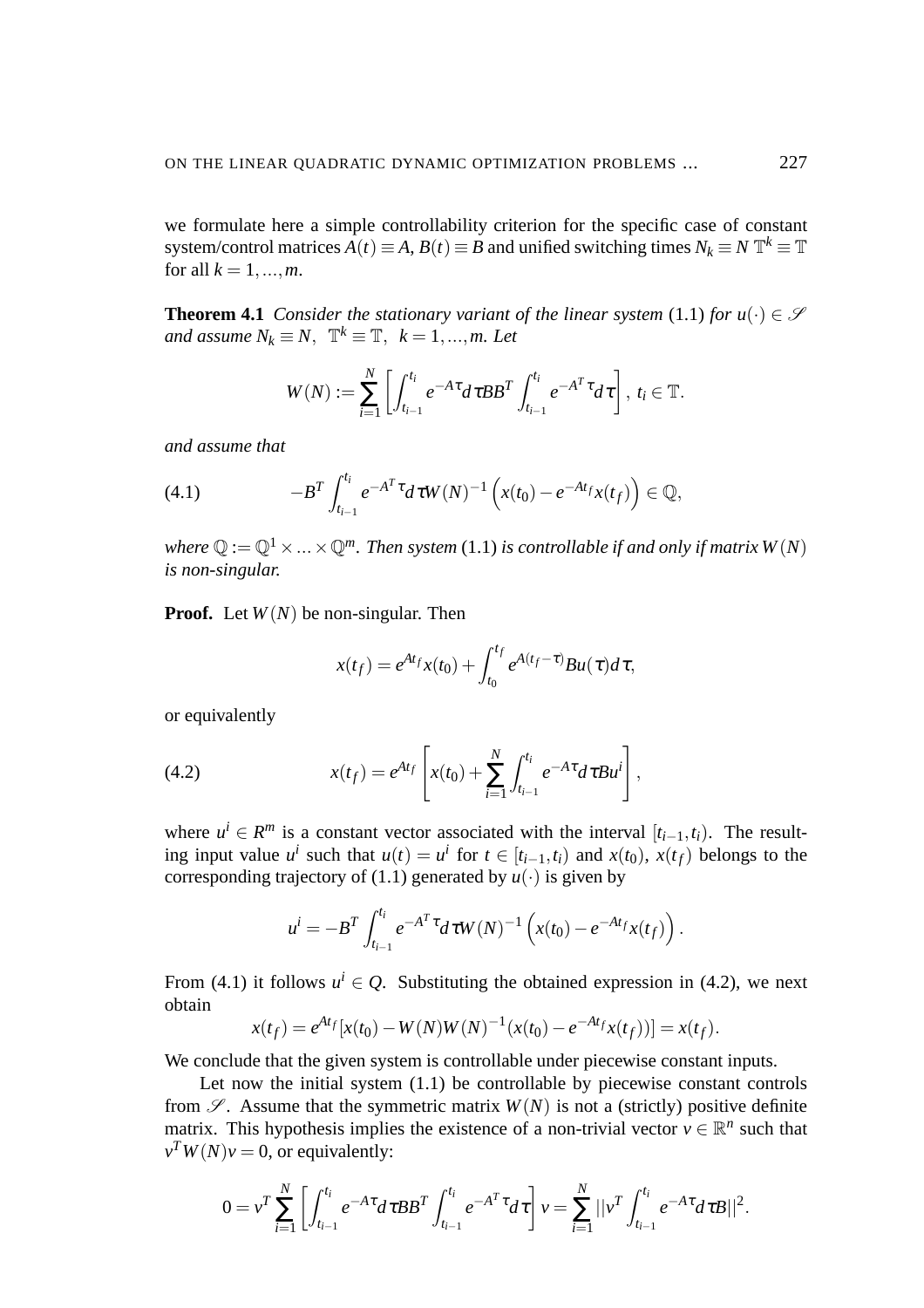The last fact evidently implies the following  $v^T \int_{t_{i-1}}^{t_i} e^{-A\tau} d\tau B = 0 \ \forall i = 1, ..., N$ . Since the controllability of the system (1.1) for  $u(\cdot) \in \mathcal{S}$  is assumed, there exist a sequence of values  $\{u^i\}$  such that the state  $x(t_0) \equiv v$  can be transferred into  $x(t_f) \equiv 0$ . Therefore, we deduce the next consequence

(4.3) 
$$
0 = e^{At_f} \left[ v + \sum_{i=1}^N \left( \int_{t_{i-1}}^{t_i} e^{-A\tau} d\tau \right) B u^i \right].
$$

Evidently, (4.3) holds if and only if

(4.4) 
$$
0 = v + \sum_{i=1}^{N} \left( \int_{t_{i-1}}^{t_i} e^{-A\tau} d\tau \right) B u^{i}.
$$

We now multiply  $(4.4)$  by  $v<sup>T</sup>$ 

$$
0 = v^T v + \sum_{i=1}^{N} v^T \left( \int_{t_{i-1}}^{t_i} e^{-A\tau} d\tau \right) B u^i = v^T v
$$

and obtain the contradiction with the non-triviality hypothesis  $v \neq 0$ . Therefore,  $W(N)$ is a positive definite symmetric matrix and the existence of the inverse  $W(N)^{-1}$  follows immediately. The proof is completed.

Note that Theorem 4.1 makes it possible to establish the existence of an optimal solution to the restricted OCP of the type (1.6) with additional terminal constraint  $x(t_f) = x_f$ , where  $x_f \in \mathbb{R}^n$  is a prescribed final state. We refer to [21], [44] for the classic result and for the corresponding regularity conditions in some classes of constrained OCPs.

### **5. A relaxation based numerical method for the initial optimal control problem**

Theorem 3.4 and the classic gradient-type iterations (3.3) provide an analytic basis for a consistent computational approach to the initial OCP (1.6). Recall that in contrast to the relaxed optimization problem (3.2) the original OCP (1.6) does not possesses any convexity property. However, the simple relaxed OCP (3.2) can be effectively used for an approximative numerical treatment of the original problem (1.6). Let us introduce the formal Hamiltonian associated with problems (1.6) and (3.2)

$$
H(t, x, u, p) = \langle p, A(t)x + B(t)u \rangle - \frac{1}{2} (\langle Q(t)xt, x \rangle + \langle R(t)u, u \rangle).
$$

where  $p \in \mathbb{R}^n$  is the adjoint variable. By  $\hat{u}(\cdot) \in \mathscr{S}$  we now denote an optimal solution to the initial OCP (1.6). Using the explicit representation of the gradient  $\nabla J(u_1(\cdot))$  in OCPs with ordinary differential equations (see e.g., [3], [4], [20], [33], [38], [42]), we can propose a conceptual computational scheme for (1.6).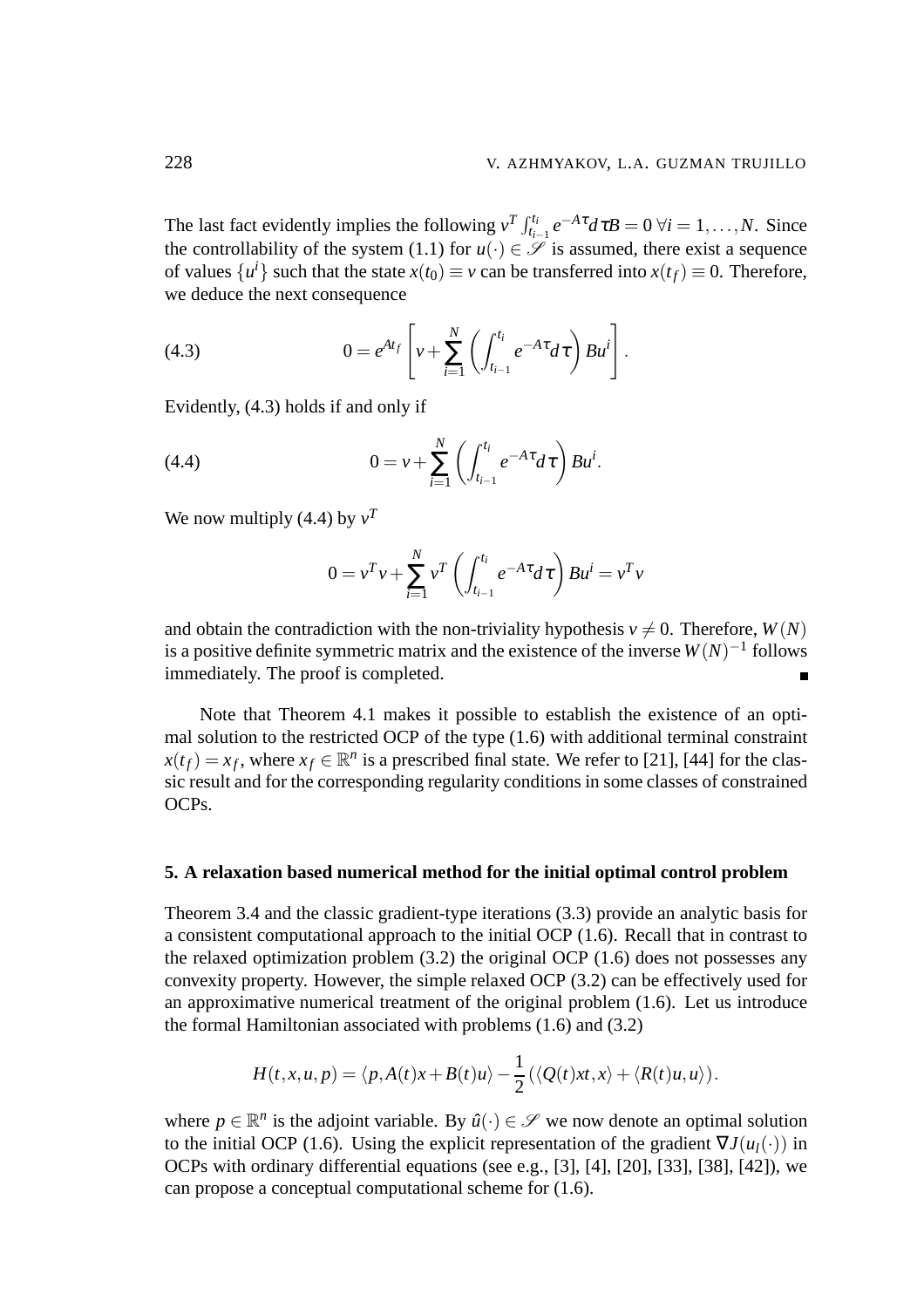### **Conceptual Algorithm 1**

- (0) Set the initial condition for the iterative scheme  $u_{(0)}(\cdot) := \mathscr{P}_{conv(\mathscr{S})}(u^{opt}(\cdot)),$ *where*  $u^{opt}(\cdot)$  *is the optimal control input* (1.3) *from the classic*  $\overline{LQ}$  *problem.* Calculate the corresponding trajectory  $x_{(l)}(\cdot)$  of (1.1) and put the iterations index  $l := 0.$
- (1) *Calculate*  $\nabla J(u_{(l)})(\cdot)$  *as* (see [3], [4], [7], [33], [42])

$$
\nabla J(u_{(l)})(t) = -\frac{\partial H(t, x_{(l)}(t), u_{(l)}(t), p(t))}{\partial u} = -B^T(t)p(t) + R(t)u_{(l)},
$$

*where the adjoint variable*  $p(\cdot)$  *is a solution to the usual boundary value problem* 

$$
\dot{p}(t) = -\frac{\partial H(t, x_{(l)}(t), u_{(l)}(t), p)}{\partial x} = -A^T(t)p(t) + Q(t)x_{(l)}(t),
$$
  
\n
$$
p(t_f) = -Gx_{(l)}(t_f).
$$

- (2) *Calculate the projection of*  $u_{(l)}(\cdot) \alpha_{(l)} \nabla J(u_{(l)}(\cdot))$  *on the convex (relaxed) re*striction set  $conv(\mathscr{S})$  and determine  $\overline{u}_{(l+1)}^{\vee}(\cdot) := \mathscr{P}_{conv(\mathscr{S})}(\overline{u}_{(l)}(\cdot)).$
- (3) *Evaluate the*  $(l + 1)$  *iteration of the control function given by components*

$$
u_{(l+1)}^{(k)}(t) = \sum_{i=1}^{N_k} I_{[t_{i-1}^{(k)},t_i^{(k)})}(t) \overline{q}_{i,n}^{(k)} \quad \forall k = 1,\ldots,m,
$$

*where:*

$$
\bar{q}_{i,l}^{(k)} := \begin{cases} q_1^{(k)}, & \bar{\bar{q}}_{i,l}^{(k)} < q_1^{(k)} \\ \bar{\bar{q}}_{i,l}^{(k)}, & q_1^{(k)} \le \bar{\bar{q}}_{i,l}^{(k)} \le q_{M_k}^{(k)} \quad , i = 1, \dots, N_k. \\ q_{M_k}^{(k)}, & q_{M_k}^{(k)} \le \bar{\bar{q}}_{i,l}^{(k)} \\ \text{and } q_j^{(k)} \in \mathbb{Q}^k, \ \forall j = 1, \dots, M_k, \ \bar{\bar{q}}_{i,l}^{(k)} := \frac{1}{\Delta_i} \int_{t_{i-1}}^{t_i} \bar{u}_{(l)}^{(k)}(t) dt, \ \Delta_i := t_i - t_{i-1}. \end{cases}
$$

- (4) *Calculate the difference*  $|J(u_{(l+1)}(\cdot)) J(u_{(l)}(\cdot))|$ *. If it is less than a prescribed*  $accuracy \varepsilon > 0$ , then we put  $u^*(\cdot) \equiv u_{(l+1)}(\cdot)$  *(an approximating optimal solution to* (3.2)) *and* Stop*. Else, update the iteration register and go to* Step (1)*.*
- (5) Using the evaluated function  $u^*(\cdot)$  the approximating optimal control  $\hat{u}(\cdot) \in \mathcal{S}$ *can finally be calculated by components*

(5.1) 
$$
\hat{u}^{(k)}(\cdot) = \sum_{i=1}^{N_k} I_{[t_{i-1}^{(k)},t_i^{(k)})}(t) \hat{q}_i^{(k)} \quad \forall k = 1,\ldots,m.
$$

 $\mathit{where} \ \hat{q}_i^k := \mathrm{Arg\,min}_{\mathit{v} \in \mathbb{Q}^k} |\mathit{v} - \bar{q}_{i,l}^{(k)}|$  $\int_{i,l+1}^{(k)}$ . *Solve* (1.1) with the obtained control input  $\hat{u}(\cdot) \in \mathscr{S}$  *and obtain the approximating optimal trajectory*  $\hat{x}(\cdot)$ *.* Stop.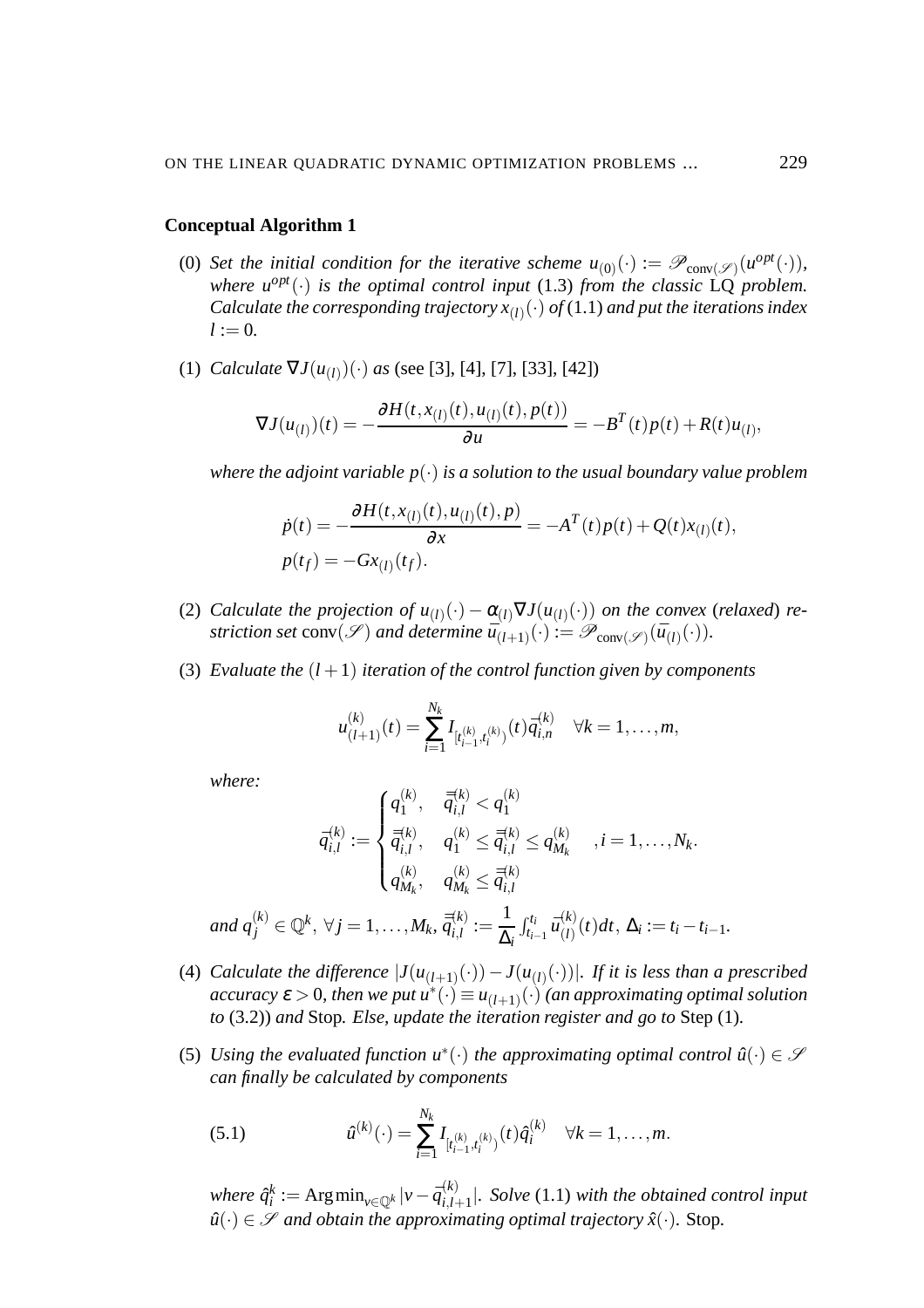Using Theorem 3.4 and the continuity property of the objective functional one can establish the convergence of the proposed Conceptual Algorithm 1. Note that this type of convergence is determined as a "convergence in functional". To put it another way, the control sequence  $\{u_l(\cdot)\}$  generated by Steps (0)-(4) of the above Algorithm is a minimizing sequence (see Theorem 3.4). By implementation and taking into consideration the continuity of the objective functional, we finally can establish the convergence property ("in functional") of the resulting sequences  $\{\hat{u}^{(k)}(\cdot)\}, k = 1, \ldots, m$  obtained in Step (5) of Algorithm.

We now illustrate the effectiveness of the proposed Conceptual Algorithm 1 and consider two simple examples.

**Example 5.1** Consider the following linear system

$$
\dot{x}(t) = \begin{bmatrix} \dot{x}_1(t) \\ \dot{x}_2(t) \end{bmatrix} = \begin{bmatrix} x_2(t) \\ -x_1(t) + u(t) \end{bmatrix}, \ t \in [0, 5], \ x(0) = (1, -1)^T
$$

associated with the quadratic cost functional

$$
J(u(\cdot)) = \frac{1}{2} \int_0^5 \left( x_1^2(t) + 10x_2^2(t) + u^2(t) \right) dt,
$$

Let  $\mathbb{Q} = \{0, 0.25, 0.5, 0.75, 1, 1.25, 1.5, \ldots, 5\}$  be the given finite set of constant control values. Assume  $N_k = 10$ ,  $k = 1$  and the set  $\mathbb T$  is not given a priory. The classic LQ optimal control  $u^{opt}(\cdot)$  can be here easily calculated. Applying the proposed Conceptual Algorithm 1, we now compute the approximating optimal control  $\hat{u}(\cdot)$  (see Fig. 2).



Figure 2: Control inputs  $u^{opt}(t)$  and  $\hat{u}(t)$ 

The associated trajectory  $\hat{x}(\cdot)$  is indicated on Fig. 3. The calculated cost in problem (1.6) associated with our example was evaluated as follows:  $J(\hat{u}(\cdot)) = 7.5362$ . Evidently, this value is higher in comparison with the optimal cost in the conventional (non-restricted) LQ problem.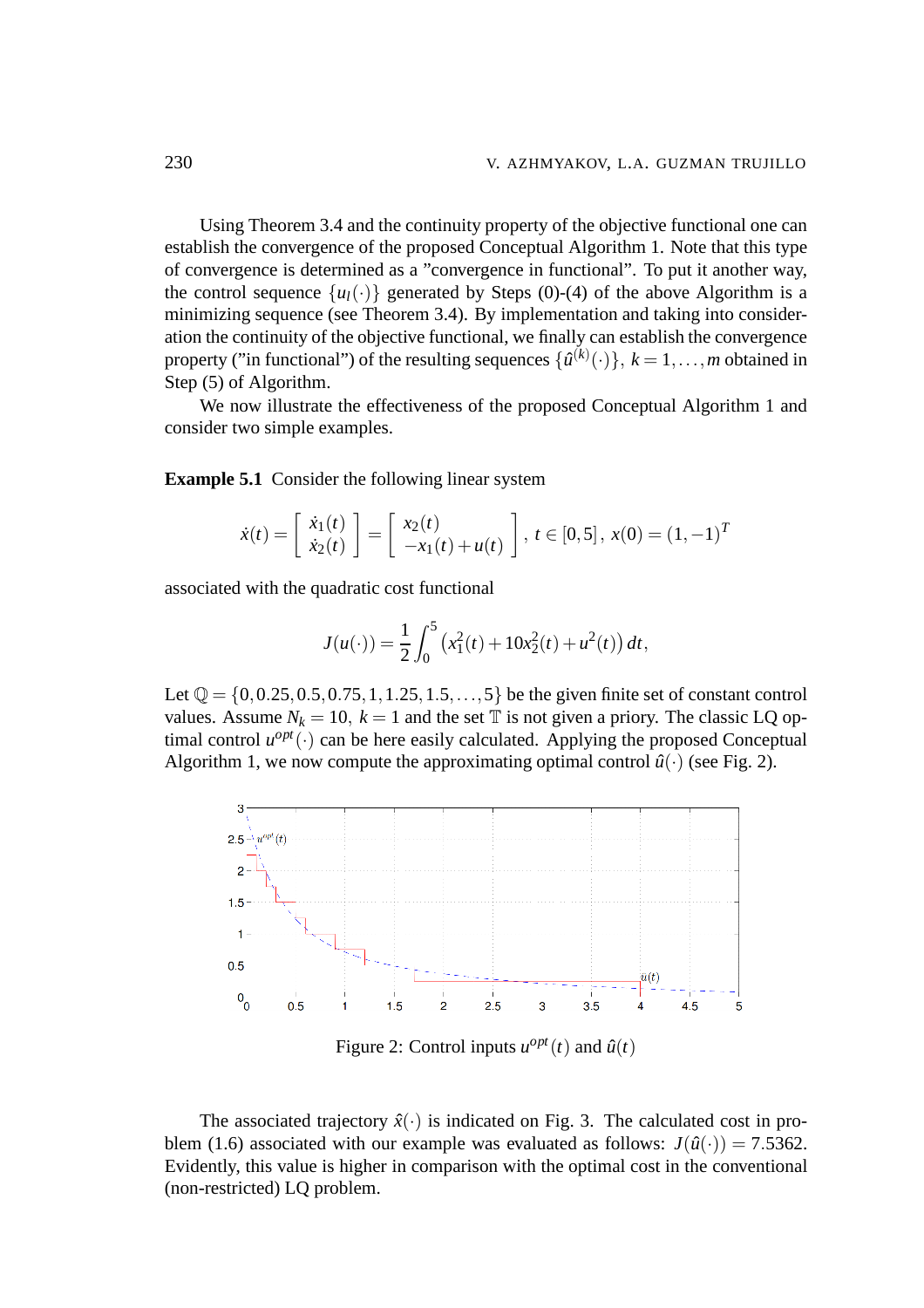

Figure 3: First components of the optimal trajectories  $x_1^{opt}$  $\int_1^{opp}(t)$  and  $\hat{x}_1(t)$ 

**Example 5.2** We now consider (1.1) for  $n = 3$ 

$$
\dot{x}(t) = \begin{bmatrix} \dot{x}_1(t) \\ \dot{x}_2(t) \\ \dot{x}_3(t) \end{bmatrix} = \begin{bmatrix} x_2(t) \\ -0.875x_2(t) - 20x_3(t) \\ -50x_3(t) + 50u(t) \end{bmatrix},
$$

$$
x(0) = (1, 0, -1)^T,
$$

where  $t \in [0,1]$ . The quadratic cost functional in problem (1.6) associated with our example has been given in the following concrete form

$$
J(u(\cdot)) = \frac{1}{2} \int_0^1 (3x_1^2(t) + x_2^2(t) + 2x_3^2(t) + u^2(t)) dt,
$$

We next assume

$$
\mathbb{Q} = \{-5, -4.5, -4, -3.5, \dots, 3.5, 4, 4.5, 5\}, N_k = 3, k = 1.
$$

The set  $T$  is not given a priory. Application of the proposed numerical solution procedure, namely, of Conceptual Algorithm 1 leads to the computational results for the quasi-optimal control  $\hat{u}(\cdot)$  and the corresponding trajectory  $\hat{x}(\cdot)$ ). These numerically optimal functions are indicated on Fig. 4 and Fig. 5, respectively.



Figure 4: Control inputs  $u^{opt}(t)$  and  $\hat{u}(t)$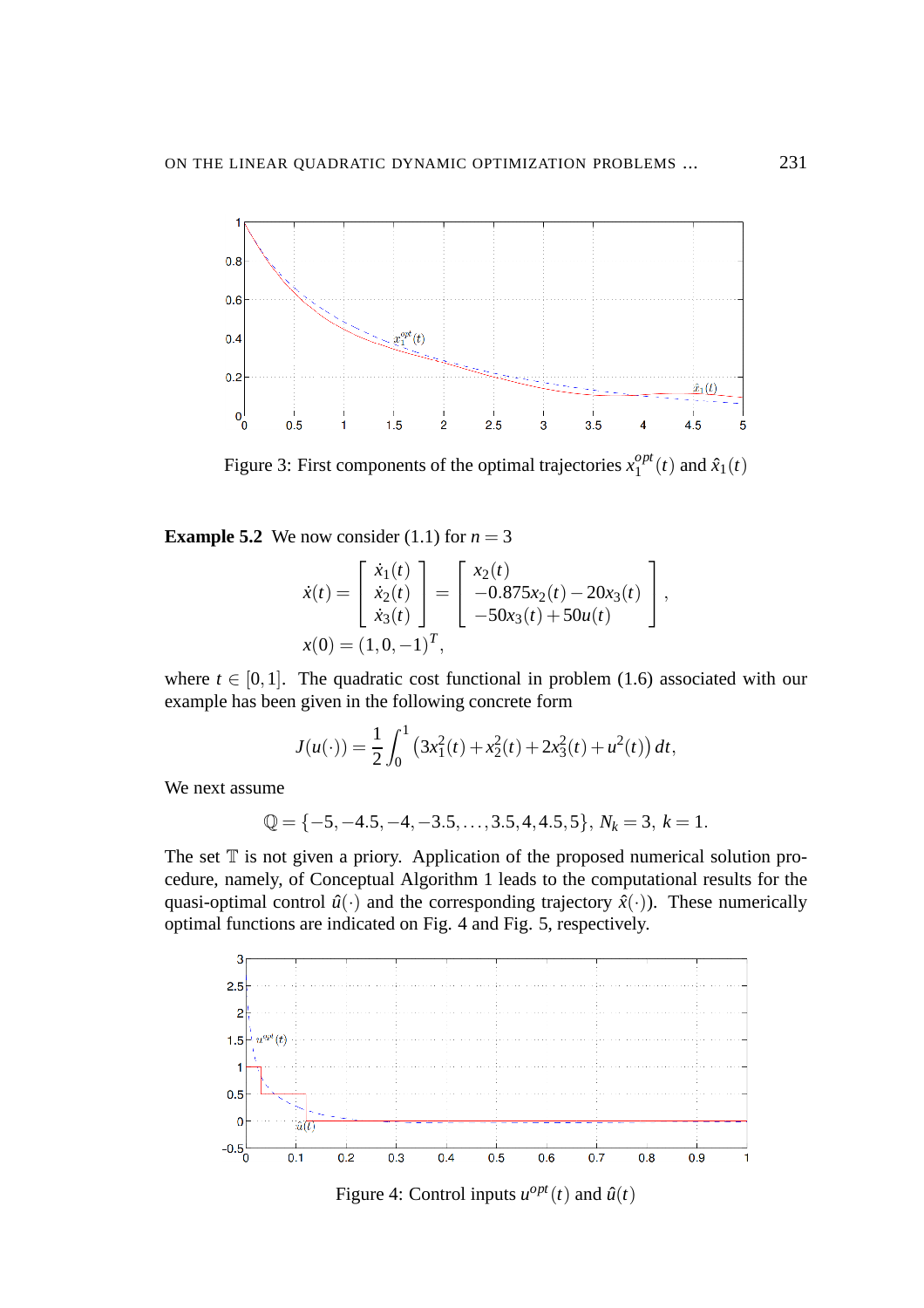

Figure 5: First components of the trajectories  $x_1^{opt}$  $_1^{opt}(t)$  and  $\hat{x}_1(t)$ 

The calculated cost associated with the initial OCP (1.6) in this example was evaluated as follows:  $J(\hat{u}(\cdot)) = 2.0237$ . As mentioned above, the calculated optimal cost here has a higher value in comparison with the optimal cost in the conventional LQ problem. This fact is a simple consequence of the evident inclusion  $\mathscr{S} \subset \mathbb{L}^2[t_0,t_f;\mathbb{R}^m]$ that constitutes the admissible control set restrictions in the constrained LQ problem under consideration.

Finally, note that implementations of the Conceptual Algorithm 1 presented in Examples 4.1 and 4.2, was carried out, using the standard MATLAB packages and the Authors programs.

### **6. Conclusion**

In this contribution, we have developed a new implementable numerical approach to a constrained LQ-type OCP. This computational method is based on a simple convex relaxation procedure applied to the initial problem in combination with the conventional gradient-based numerical technique. We firstly rewrite the original (non-convex) OCP in a relaxed form and establish the convexity properties. We next use the obtained convex relaxation as an auxiliary tool in a concrete solution scheme for the initial OCP. The convex structure of the auxiliary OCP makes it possible to take into consideration diverse powerful computational algorithms from the classic convex programming. Let us note that various variants of the basic gradient method, namely, Armijo-type gradient schemes can be applied to the obtained relaxed OCP (see [1], [2], [9], [10], [11], [19], [20], [42]). In the presented paper we also discussed the general controllability question associated with the stationary variant of the constrained linear dynamic systems under consideration. The general controllability concept for linear systems of the type (1.1) involves a full theoretic justification of the OCP under consideration and finally, makes it possible to establish the applicability of the gradient method in the presented form (see [10], [11] for details).

It is common knowledge that modern numerical algorithms mainly use specific non-equidistant discretizations with the aim to increase the effectiveness of the resulting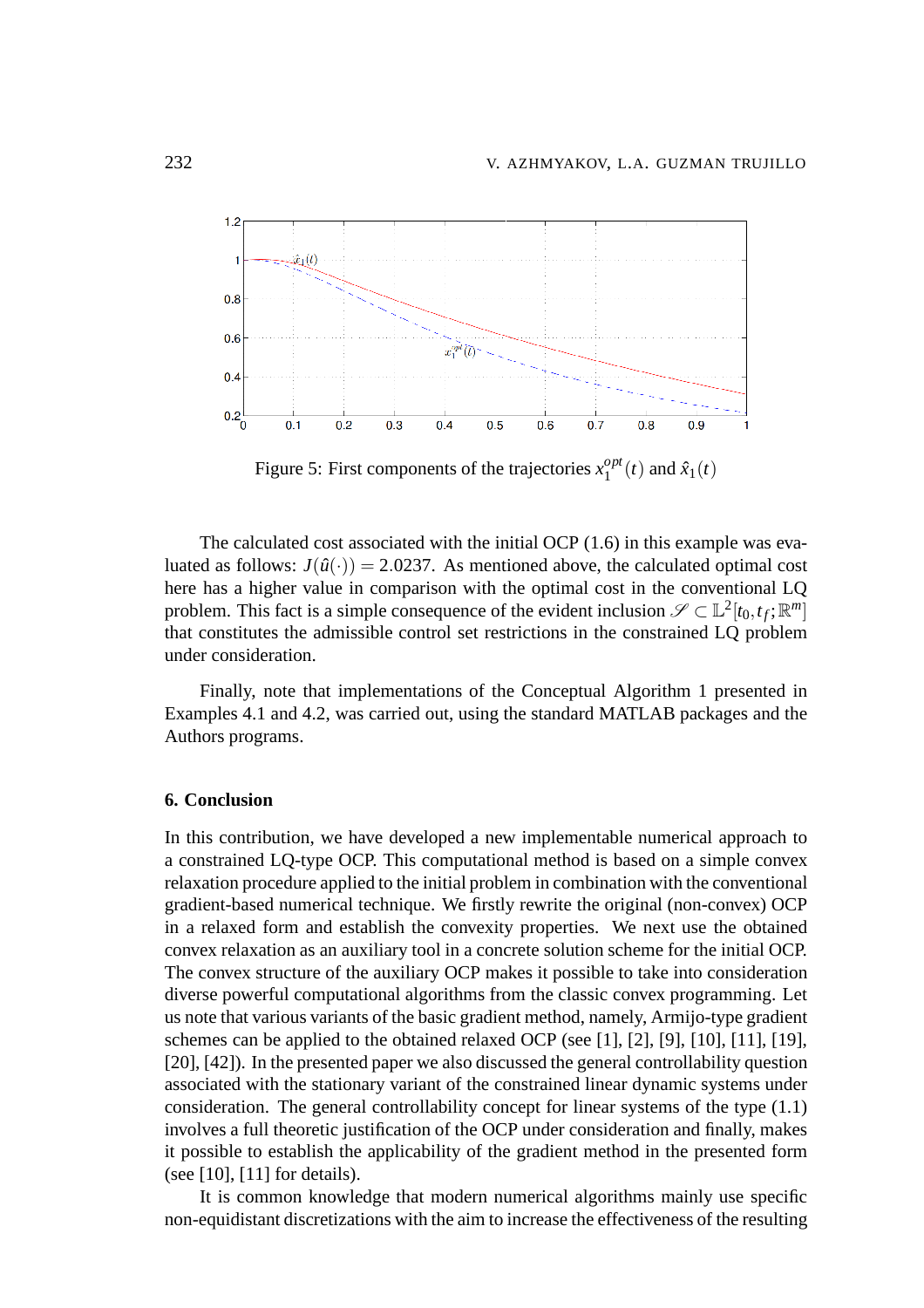algorithm. The specific type of the control functions discussed in our contribution is motivated by the initially given physical nature of the class of controlled processes under consideration. Note that there are various formal models that involve a nonequally spaced inputs grid. The necessary investigation of these types of models and the corresponding engineering applications (mainly from the modern communication science) constitutes an interesting subject of a next contribution. Our paper focuses on equally-spaced controlled models since they are simpler to analyse while capturing the salient features of the newly elaborated control method we propose. Let us also note that the presented Conceptual Algorithm 1 need to be analysed in comparison with some powerful numerical schemes. For example, one needs to compare it with the various implementations of the direct search (see e.g., [27], [42]).

Finally, note that the theoretical and computational approaches presented in this paper can be applied to some alternative classes of constrained OCPs. Let us also note that the proposed numerical algorithm can also constitute a constructive tool of some general numerical techniques based on discretizations and linear approximations associated with the common types of non-linear OCPs.

### **References**

- [1] ALI, U., CAI, H., MOSTOFI, Y., WARDI, Y., *Motion and communication cooptimization with path planning and online channel estimation*, 2016 American Control Conference, submitted.
- [2] ARMIJO, L., *Minimization of functions having Lipschitz continuous first partial derivatives*, Pacific Journal of Mathematics, 16 (1966), 1-3.
- [3] AZHMYAKOV, V., RAISCH, J., *Convex control systems and convex optimal control problems with constraints*, IEEE Transactions on Automatic Control, 53  $(2008), 993 - 998.$
- [4] AZHMYAKOV, V., BOLTYANSKI, V., POZNYAK, A., *Optimal control of impulsive hybrid systems*, Nonlinear Analysis: Hybrid Systems, 2 (2008), 1089-1097.
- [5] AZHMYAKOV, V., GALVAN-GUERRA, R., EGERSTEDT, M., *Hybrid LQoptimization using Dynamic Programming*, in: "Proceedings of the 2009 American Control Conference", St. Louis, USA, 2009, 3617-3623.
- [6] AZHMYAKOV, V., GALVAN-GUERRA, R., EGERSTEDT, M., *On the LQ-based optimization technique for impulsive hybrid control systems*, in: "Proceedings of the 2010 American Control Conference", Baltimore, USA, 2010, 129-135.
- [7] AZHMYAKOV, V., BASIN, M.V., GIL GARCIA, A.E., *Optimal control processes associated with a class of discontinuous control systems: applications to sliding mode dynamics*, Kybernetika, 50 (1) (2014), 5-18.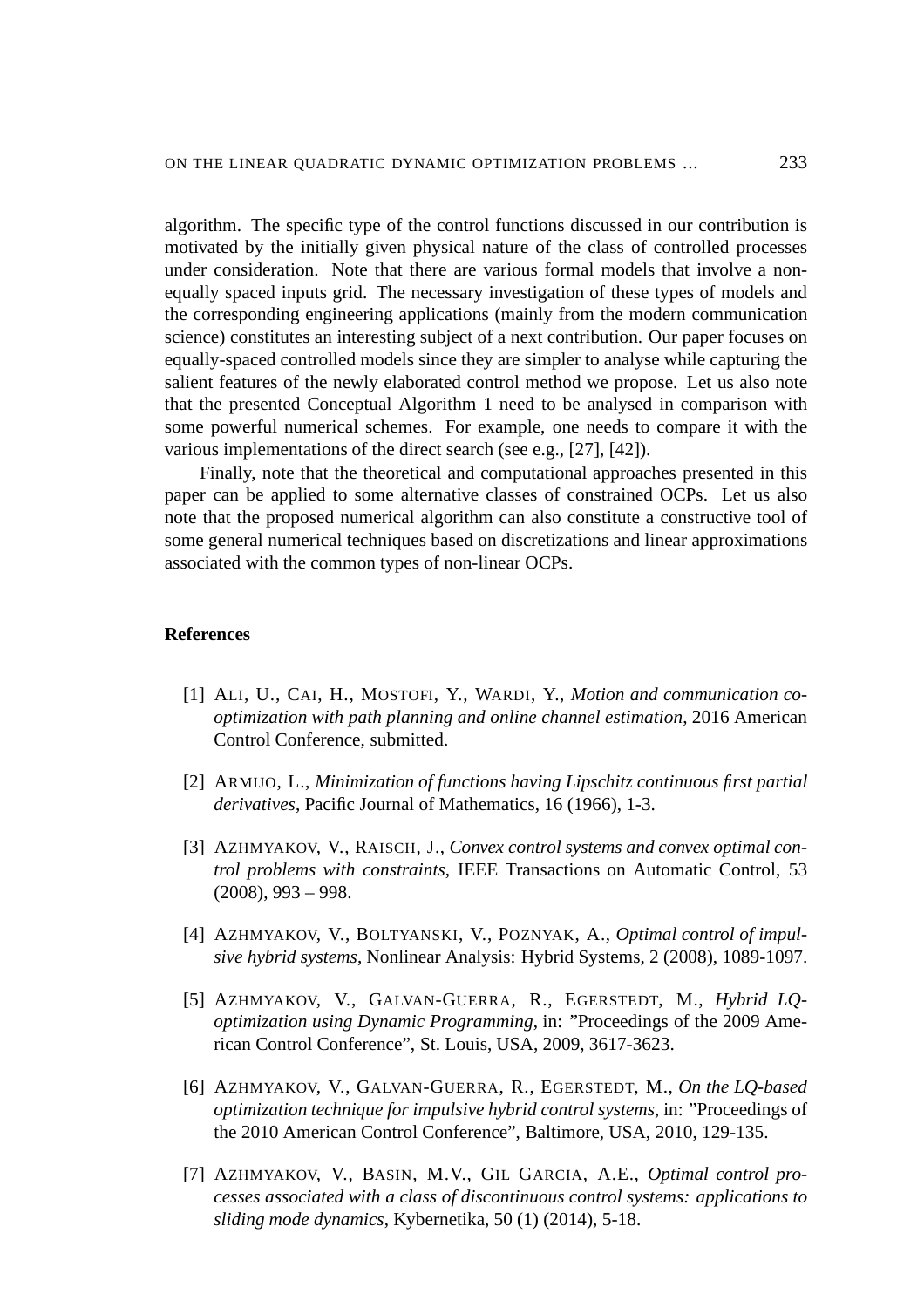- [8] AZHMYAKOV, V., SERREZUELA, R.R., TRUJILLO, L.A.G., *Approximations based optimal control design for a class of switched dynamic systems*, in: "Proceedings of the 40th Annual Conference of the IEEE Industrial Electronics Society", Dallas, USA, 2014, 90-95.
- [9] AZHMYAKOV, V., JUAREZ, R., *On the projected gradient methods for switchedmode systems optimization*, in: "Proceedings of the 5th IFAC Conference on Analysis and Design of Hybrid Systems", Atlanta, USA, 2015, 181-186.
- [10] AZHMYAKOV, V., JUAREZ, R., PICKL, S., *On the local convexity of singular optimal control problems associated with the switched-mode dynamics*, in: "Proceedings of the 16th IFAC Workshop on Control Applications of Optimization", Garmisch-Partenkirchen, Germany, 2015, 271-276.
- [11] AZHMYAKOV, V., MARTINEZ, J.C., POZNYAK, A., *Optimal fixed-levels control for non-linear systems with quadratic cost-functionals*, Optimal Control: Applications and Methods, to appear in 2016.
- [12] BANKS, S.P., KHATHUR, S.A., *Structure and control of piecewise-linear systems*, International Journal of Control, 50 (1989), 667-686.
- [13] BETTS, J., *Practical Methods for Optimal Control Problems Using Nonlinear Programming*, SIAM, Philadelphia, USA, 2001.
- [14] BOLTYANSKI, V., POZNYAK, A., *The Robust Maximum Principle*, Birkhaeuser, New York, USA, 2012.
- [15] BONILLA, M., MALABRE, M., AZHMYAKOV, V., *An implicit systems characterization of a class of impulsive linear switched control processes*. Part 1: *Modeling*, Nonlinear Analysis: Hybrid Systems, 15 (2015), 157-170.
- [16] BRANICKY, M.S., BORKAR, V.S., MITTER, S.K., *A unifed framework for hybrid control: model and optimal control theory*, IEEE Transactions on Automatic Control, 43 (1998), 31-45.
- [17] BROCKETT, R.W., LIBERZON, D., *Quantized feedback stabilization of linear systems*, IEEE Transactions on Automatic Control, 45 (2000), 1279-1289.
- [18] CASSANDRAS, C., PEPYNE, D.L., WARDI, Y., *Optimal control of class of hybrid systems*, IEEE Transactions on Automatic Control, 46 (2001), 398-415.
- [19] DING, X.C., WARDI, Y., EGERSTEDT, M., *On-line optimization of switchedmode dynamical systems*, IEEE Transactions on Automatic Control, 54 (2009), 2266-2271.
- [20] EGERSTEDT, M., WARDI, Y., AXELSSON, H., *Transition-time optimization for switched-mode dynamical systems*, IEEE Transactions on Automatic Control, 51 (2006), 110-115.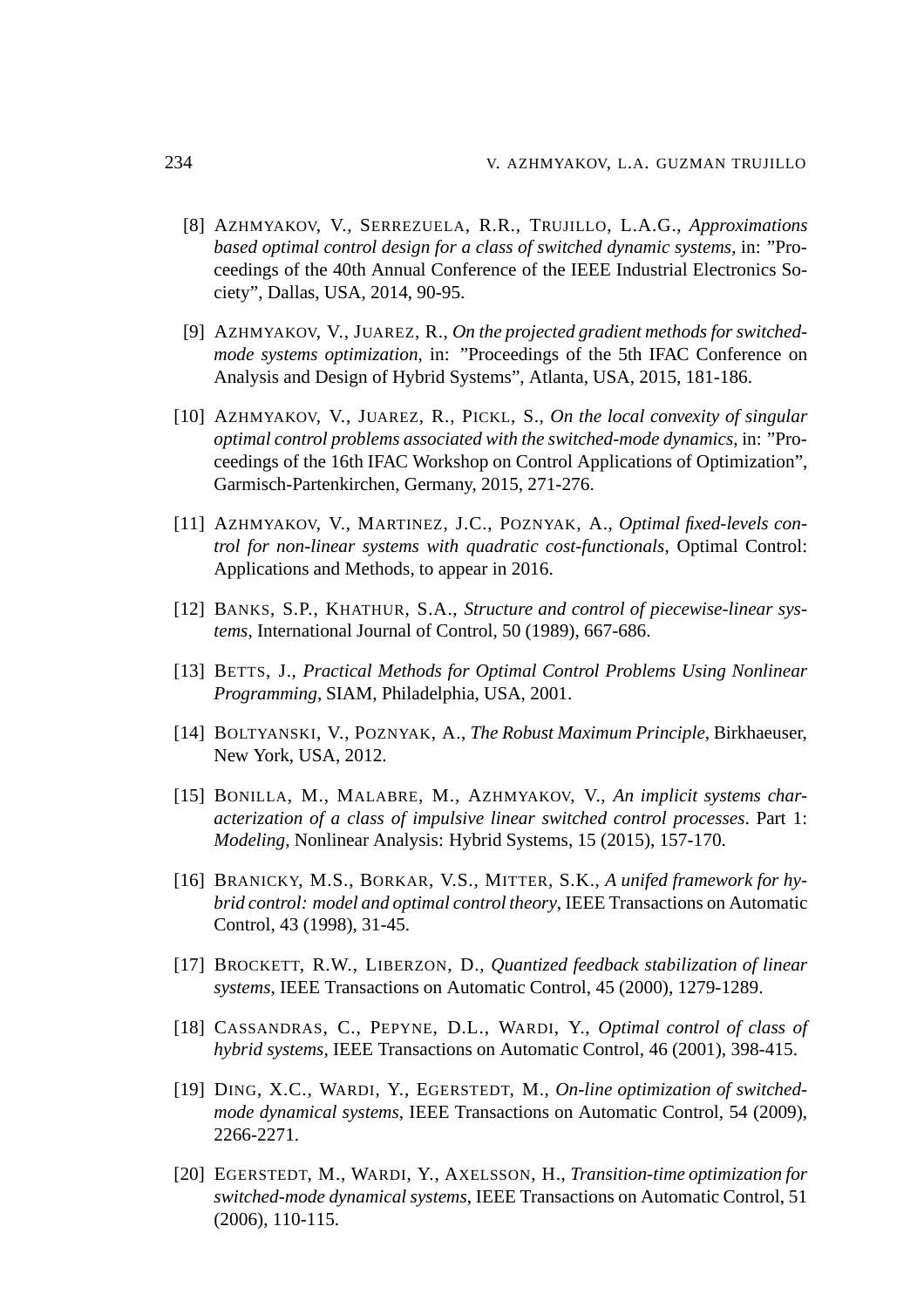- [21] FATTORINI, H.O., *Infinite-Dimensional Optimization and Control Theory*, Cambridge University Press, Cambridge, UK, 1999.
- [22] GALVAN-GUERRA, R., AZHMYAKOV, V., EGERSTEDT, M., *Optimization of the multiagent systems with increasing state dimensions: a hybrid LQ approach*, in: "Proceedings of the 2011 American Control Conference", San Francisco, USA, 2011, 881-887.
- [23] GARAVELLO, M., PICCOLI, B., *Hybrid necessary principle*, SIAM Journal on Control and Optimization, 43 (2005), 1867-1887.
- [24] GILL, P.E., MURRAY, W., WRIGHT, M.H., *Practical Optimization*, Academic Press, New York, USA, 1981.
- [25] GOEBEL, R., SUBBOTIN, M., *Continuous time linear quadratic regulator with control constraints via convex duality*, IEEE Transactions on Automatic Control, AC-52, 2007, 886-892.
- [26] GOODWIN, G.C., SERON, M.M., DONA, J.A., *Constrained Control and Estimation*, Springer, London, UK, 2005.
- [27] KIRK, D., *Optimal Control Theory*, Dover, New York, USA, 1998.
- [28] KOJIMAA, A., MORARI, M., *LQ control for constrained continuous-time systems*, Automatica, 40 (2004), 1143-1155.
- [29] LOZOVANU, D., PICKL, S., *Determining the optimal strategies for discrete control problems on stochastic networks with discounted costs,* Discrete Applied Mathematics, 182 (2015), 169-180.
- [30] LOZOVANU, D., PICKL, ST., *Optimization of Stochastic Discrete Systems and Control on Complex Networks: Computational Networks*, Springer, Basel, Switzerland, 2014.
- [31] LYGEROS, J., *Lecture Notes on Hyrid Systems*, Cambridge University Press, Cambridge, UK, 2003.
- [32] MARTINEZ, J.C., AZHMYAKOV, V., *Optimal switched-type control design for a class of nonlinear systems*, in: "Proceedings of the IEEE International Conference on Automation Science and Engineering", Madison, USA, 2013, pp. 1069-1074.
- [33] POLAK, E., *Optimization*, Springer-Verlag, New York, USA, 1997.
- [34] POZNYAK, A., POLYAKOV, A., AZHMYAKOV, V., *Attractive Ellipsoids in Robust Control*, Birkhäuser, Basel, Switzerland, 2014.
- [35] PYTLAK, R., *Numerical Methods for Optimal Control Problems with State Constraints*, Springer-Verlag, Berlin, Germany, 1999.